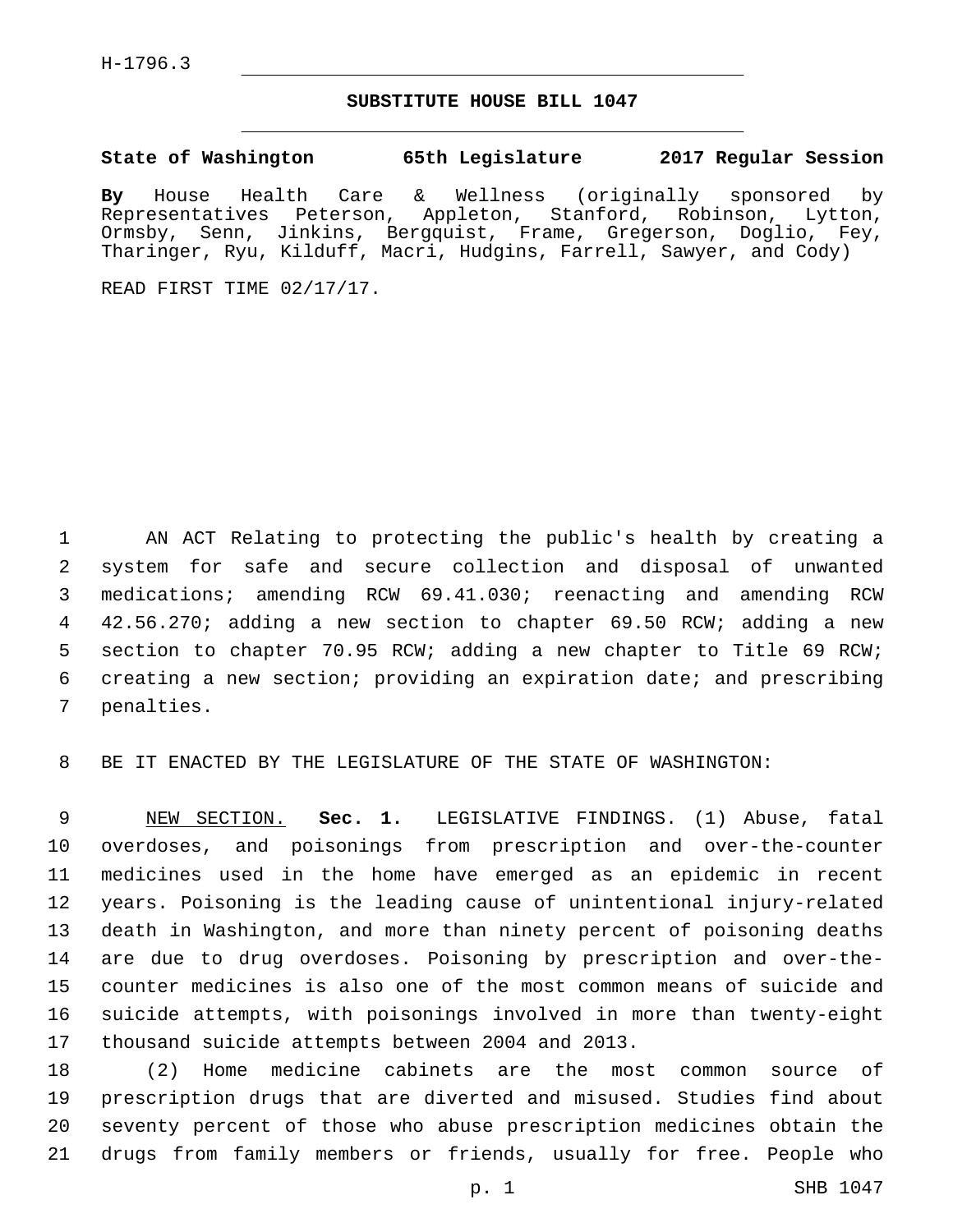are addicted to heroin often first abused prescription opiate medicines. Unused, unwanted, and expired medicines that accumulate in homes increase risks of drug abuse, overdoses, and preventable poisonings.4

 (3) A safe system for the collection and disposal of unused, unwanted, and expired medicines is a key element of a comprehensive strategy to prevent prescription drug abuse, but disposing of medicines by flushing them down the toilet or placing them in the garbage can contaminate groundwater and other bodies of water, contributing to long-term harm to the environment and animal life.

 (4) The legislature therefore finds that it is in the interest of public health to establish a safe and secure method for collection and disposal of medicines through a drug "take-back" program operated 14 and funded by drug manufacturers.

 NEW SECTION. **Sec. 2.** DEFINITIONS. The definitions in this section apply throughout this chapter unless the context clearly requires otherwise.

 (1) "Authorized collector" means any of the following persons or entities that have entered into an agreement with a program operator 20 to collect covered drugs:

 (a) A person or entity that is registered with the United States drug enforcement administration and that qualifies under federal law to modify its registration to collect controlled substances for the 24 purpose of destruction;

(b) A law enforcement agency; or

 (c) An entity authorized by the department to provide an alternative collection mechanism for certain covered drugs that are not controlled substances, as defined in RCW 69.50.101.

 (2) "Collection site" means the location where an authorized collector operates a secure collection receptacle for collecting 31 covered drugs.

 (3) "Covered drug" means a drug from a covered entity that the covered entity no longer wants and that the covered entity has abandoned or discarded or intends to abandon or discard. "Covered drug" includes legend drugs and nonlegend drugs, brand name and generic drugs, drugs for veterinary use, and drugs in medical devices and combination products, including prefilled injector products with a retractable or otherwise securely covered needle.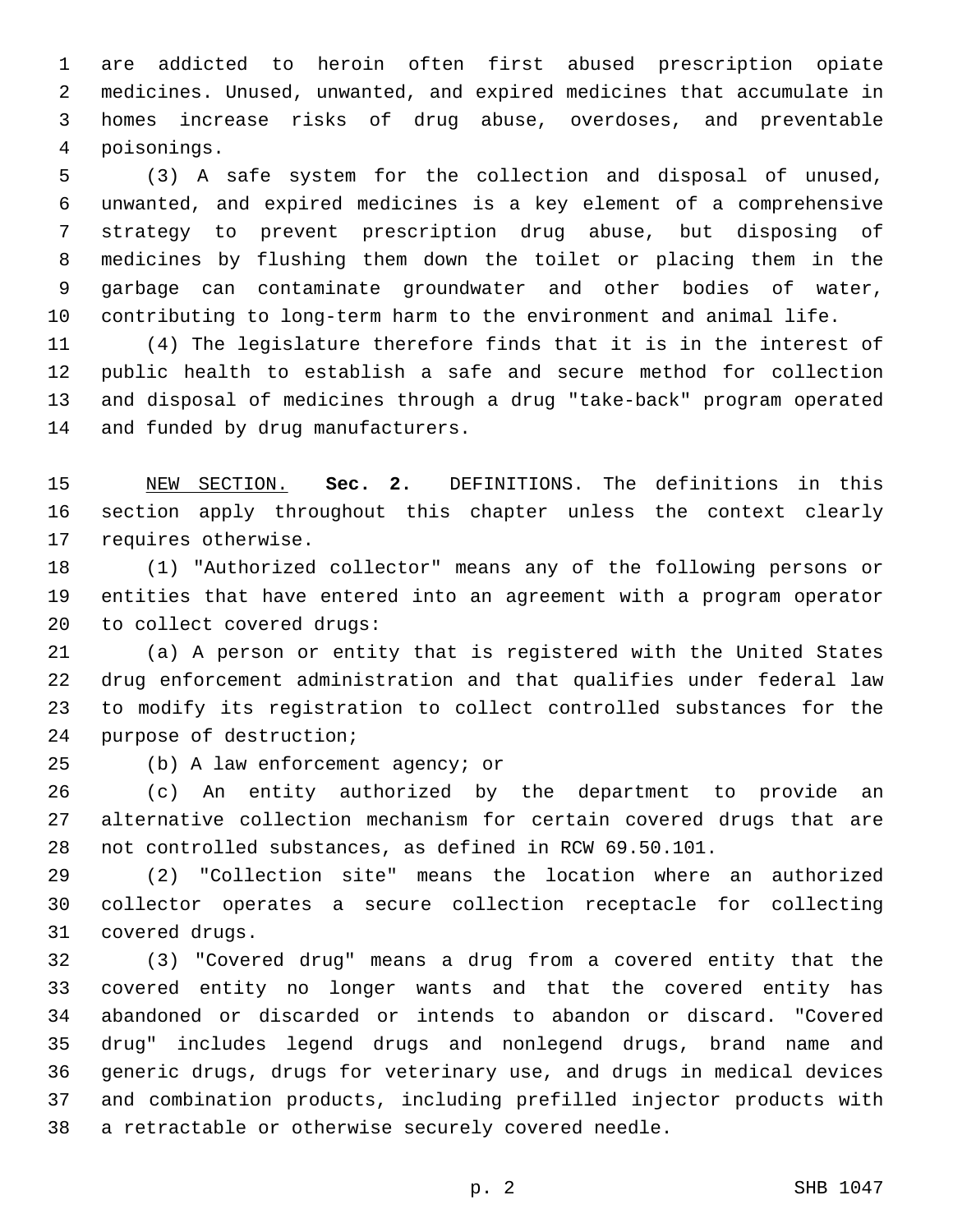(4) "Covered entity" means a state resident or other nonbusiness entity and includes an ultimate user, as defined by regulations adopted by the United States drug enforcement administration. "Covered entity" does not include a business generator of pharmaceutical waste, such as a hospital, clinic, health care provider's office, veterinary clinic, pharmacy, or law enforcement 7 agency.

 (5) "Covered manufacturer" means a person, corporation, or other entity engaged in the manufacture of drugs sold in or into Washington state. "Covered manufacturer" does not include a retail pharmacy that sells a drug under the retail pharmacy's store label if the manufacturer of the drug is identified under section 4 of this act.

(6) "Department" means the department of health.

(7)(a) "Drug" means:14

 (i) Substances recognized as drugs in the official United States pharmacopoeia, official homeopathic pharmacopoeia of the United States, or official national formulary, or any supplement to any of 18 them;

 (ii) Substances intended for use in the diagnosis, cure, mitigation, treatment, or prevention of disease in human beings or 21 animals;

 (iii) Substances other than food, minerals, or vitamins that are intended to affect the structure or any function of the body of human 24 beings or animals; and

 (iv) Substances intended for use as a component of any article specified in (a)(i), (ii), or (iii) of this subsection.

27 (b) "Drug" does not include:

28 (i) Vitamins or supplements;

 (ii) Herbal-based remedies and homeopathic drugs, products, or 30 remedies;

 (iii) Controlled substances contained in schedule I of the uniform controlled substances act, chapter 69.50 RCW;

 (iv) Cosmetics, shampoos, sunscreens, toothpaste, antiperspirants, or other personal care products that are regulated as both cosmetics and nonprescription drugs under the federal food, drug, and cosmetic act, 21 U.S.C. Sec. 301 et seq.;

 (v) Drugs for which manufacturers provide a drug take-back program as part of a federal food and drug administration managed risk evaluation and mitigation strategy under 21 U.S.C. Sec. 355-1;

p. 3 SHB 1047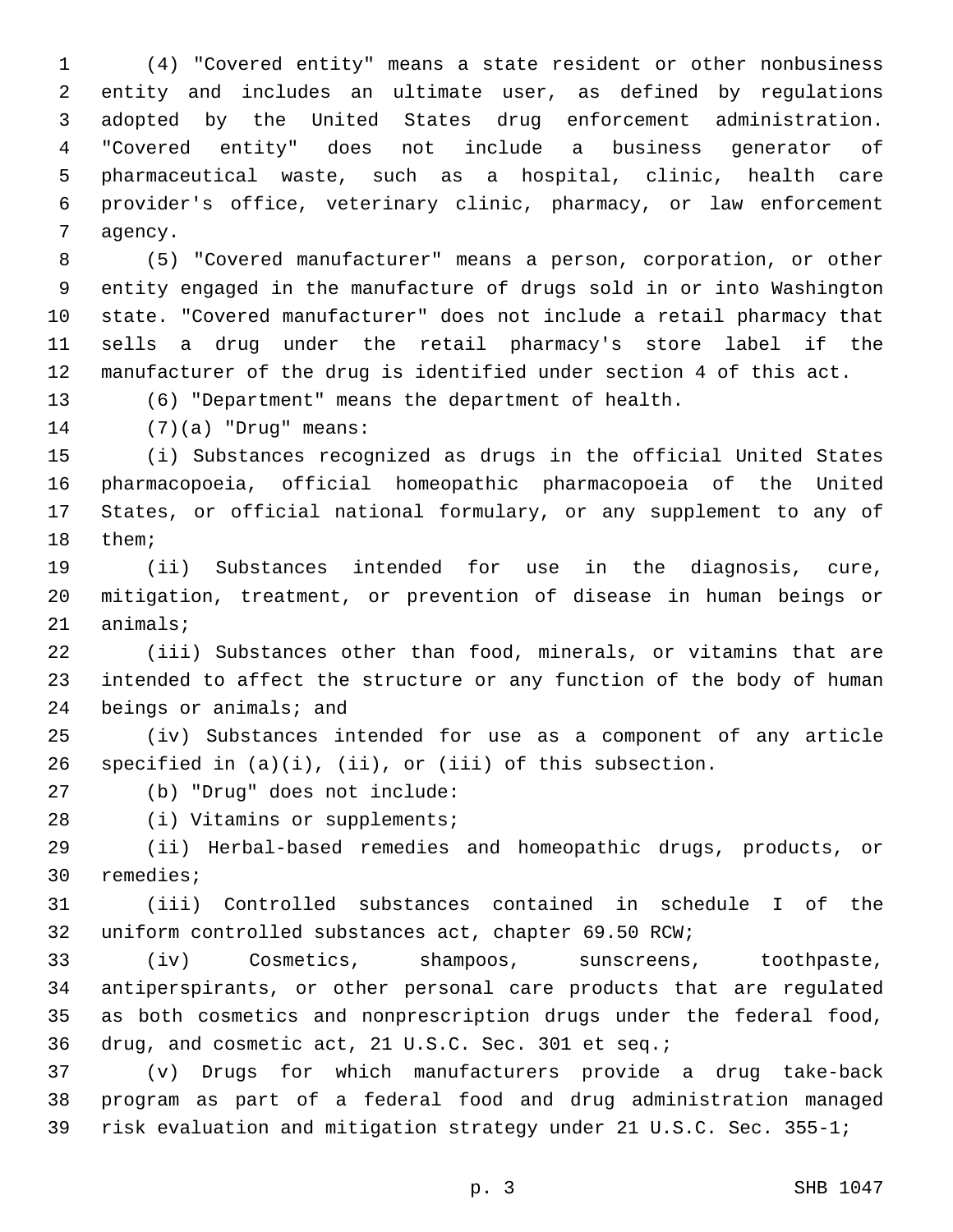(vi) Drugs that are biological products, as defined in RCW 69.41.110, if the producer provides a separate drug take-back 3 program;

(vii) Drugs that are used solely in a clinical setting; or

 (viii) Pet pesticide products contained in pet collars, powders, 6 shampoos, topical applications, or other forms.

 (8) "Drug take-back organization" means an organization designated by a manufacturer or group of manufacturers to act as an agent on behalf of each manufacturer to develop and implement a drug 10 take-back program.

 (9) "Drug take-back program" or "program" means a program implemented by a program operator for the collection, transportation, 13 and disposal of covered drugs.

 (10) "Drug wholesaler" means an entity licensed as a wholesaler 15 under chapter 18.64 RCW.

 (11) "Generic drug" means a drug that is chemically identical or bioequivalent to a brand name drug in dosage form, safety, strength, route of administration, quality, performance characteristics, and intended use. The inactive ingredients in a generic drug need not be identical to the inactive ingredients in the chemically identical or 21 bioequivalent brand name drug.

 (12) "Legend drug" means a drug, including a controlled substance under chapter 69.50 RCW, that is required by any applicable federal or state law or regulation to be dispensed by prescription only or 25 that is restricted to use by practitioners only.

 (13) "Mail-back program" means a method of collecting covered drugs from covered entities by using prepaid, preaddressed mailing 28 envelopes.

(14) "Manufacture" has the same meaning as in RCW 18.64.011.

 (15) "Nonlegend drug" means a drug that may be lawfully sold 31 without a prescription.

 (16) "Pharmacy" means a place licensed as a pharmacy under 33 chapter 18.64 RCW.

 (17) "Program operator" means a drug take-back organization, covered manufacturer, or group of covered manufacturers that implements or intends to implement a drug take-back program approved 37 by the department.

 (18) "Retail pharmacy" means a place licensed as a pharmacy under chapter 18.64 RCW for the retail sale and dispensing of drugs.

(19) "Secretary" means the secretary of health.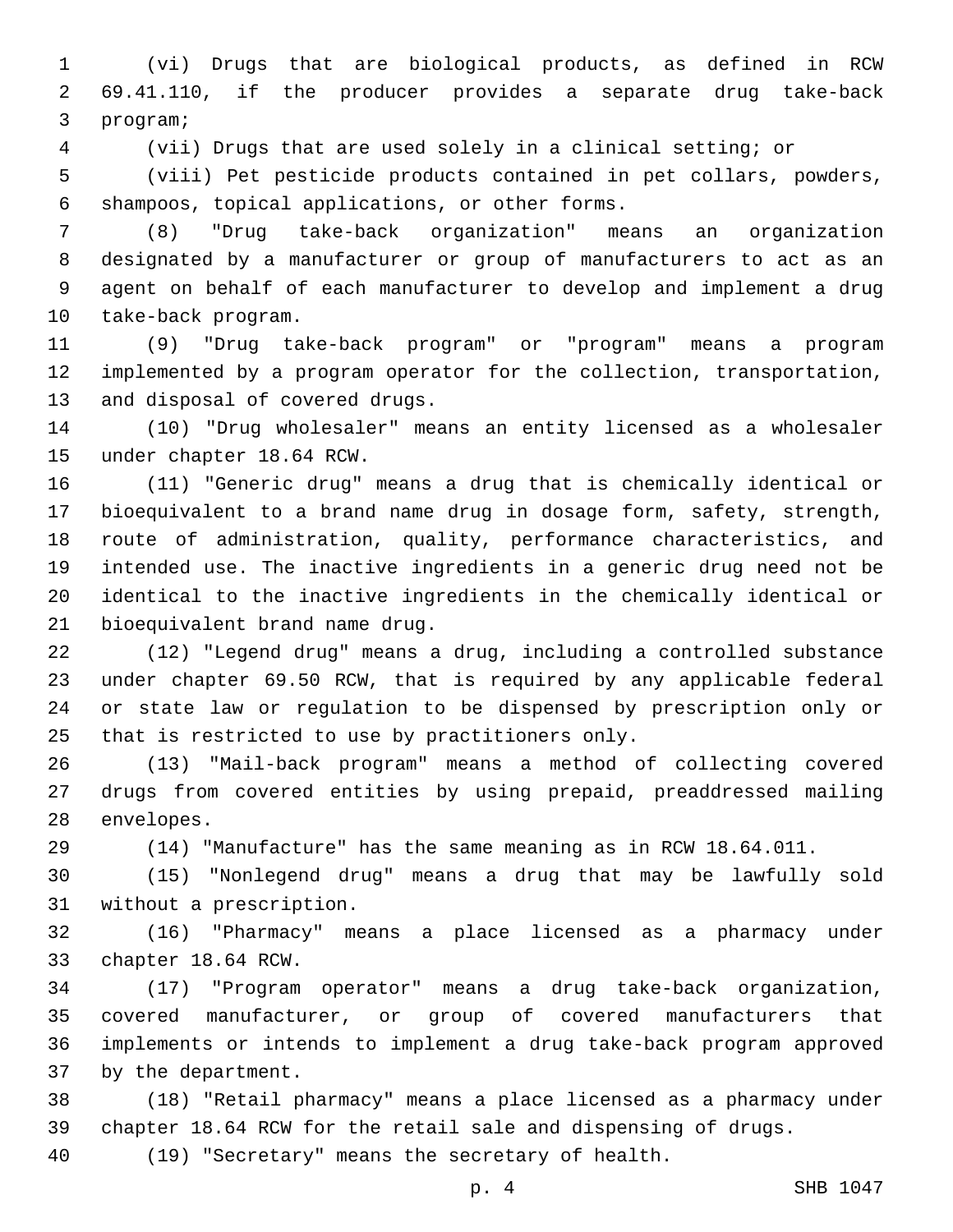NEW SECTION. **Sec. 3.** REQUIREMENT TO PARTICIPATE IN A DRUG TAKE- BACK PROGRAM. A covered manufacturer must establish and implement a drug take-back program that complies with the requirements of this chapter. A manufacturer that becomes a covered manufacturer after the effective date of this section must, no later than six months after the date on which the manufacturer became a covered manufacturer, participate in an approved drug take-back program or establish and implement a drug take-back program that complies with the requirements of this chapter. A covered manufacturer may establish and implement a drug take-back program independently, as part of a group of covered manufacturers, or through membership in a drug take-back organization.

 NEW SECTION. **Sec. 4.** IDENTIFICATION OF COVERED MANUFACTURERS. (1) No later than ninety days after the effective date of this section, a drug wholesaler that sells a drug in or into Washington must provide a list of drug manufacturers to the department in a form agreed upon with the department. A drug wholesaler must provide an updated list to the department on January 15th of each year.

 (2) No later than ninety days after the effective date of this section, a retail pharmacy must provide written notification to the department identifying the drug manufacturer from which the retail pharmacy obtains a drug that the retail pharmacy sells under its 23 store label.

 (3) A person or entity that receives a letter of inquiry from the department regarding whether or not it is a covered manufacturer under this chapter shall respond in writing no later than sixty days after receipt of the letter. If the person or entity does not believe it is a covered manufacturer for purposes of this chapter, it shall: (a) State the basis for the belief; (b) provide a list of any drugs it sells, distributes, repackages, or otherwise offers for sale within the state; and (c) identify the name and contact information of the manufacturer of the drugs identified under (b) of this 33 subsection.

 NEW SECTION. **Sec. 5.** DRUG TAKE-BACK PROGRAM APPROVAL. (1) By October 1, 2018, a program operator must submit a proposal for the establishment and implementation of a drug take-back program to the department for approval. The department shall approve a proposed program if the applicant submits a completed application, the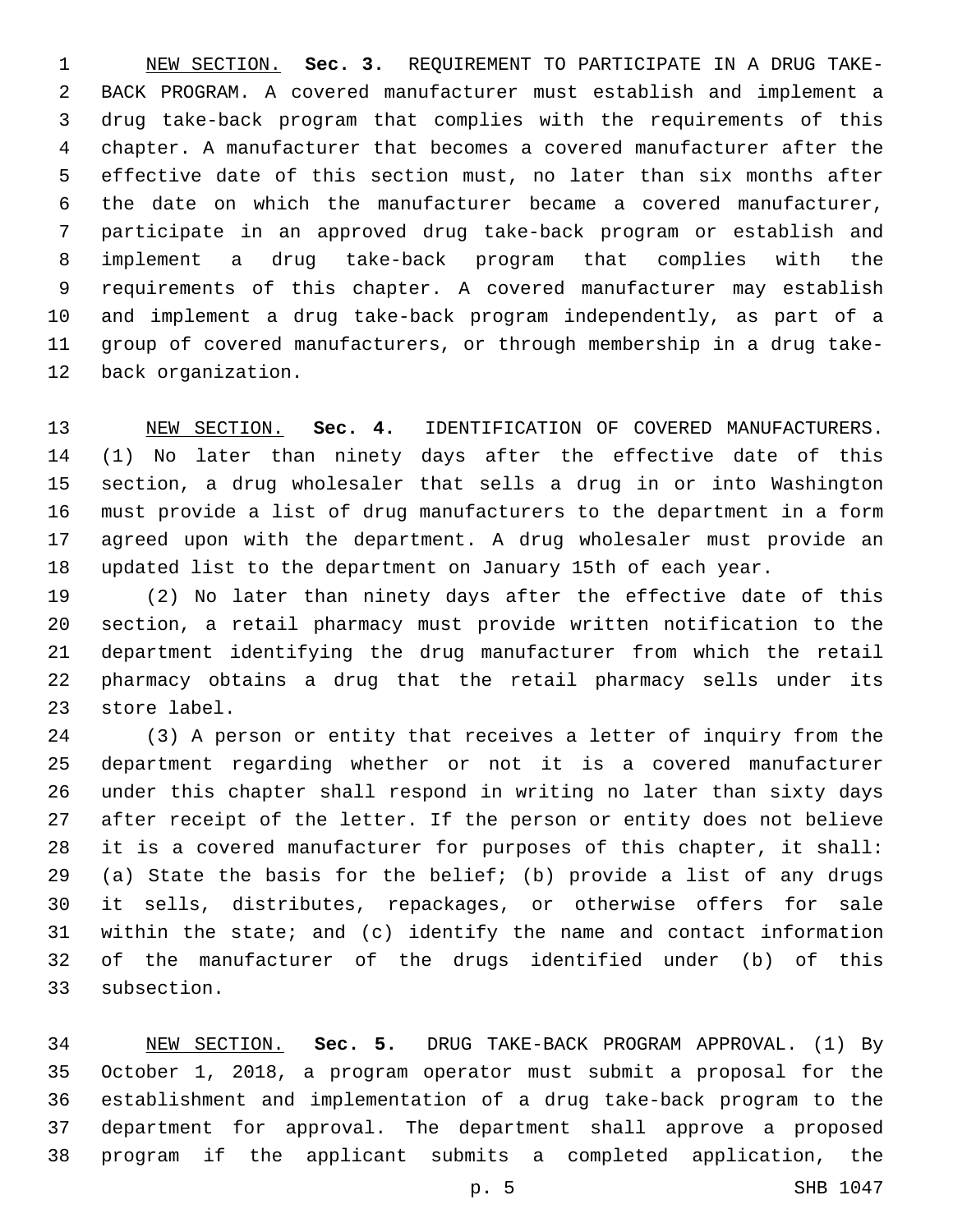proposed program meets the requirements of subsection (2) of this section, and the applicant pays the appropriate fee established by 3 the department under section 12 of this act.

 (2) To be approved by the department, a proposed drug take-back 5 program must:

 (a) Identify and provide contact information for the program operator and each participating covered manufacturer;

 (b) Identify and provide contact information for the authorized collectors for the proposed program, as well as the reasons for excluding any potential authorized collectors from participation in 11 the program;

 (c) Provide for a collection system that complies with section 6 13 of this act;

 (d) Provide for a handling and disposal system that complies with 15 section 8 of this  $acti$ 

 (e) Identify any transporters and waste disposal facilities that 17 the program will use;

 (f) Adopt policies and procedures to be followed by persons handling covered drugs collected under the program to ensure safety, security, and compliance with regulations adopted by the United States drug enforcement administration, as well as any applicable 22 laws;

 (g) Ensure the security of patient information on drug packaging during collection, transportation, recycling, and disposal;

 (h) Promote the program by providing consumers, pharmacies, and other entities with educational and informational materials and evaluate the effectiveness of promotion, outreach, and public 28 education activities, as required by section 7 of this act;

 (i) Demonstrate adequate funding for all administrative and operational costs of the drug take-back program, with costs apportioned among participating covered manufacturers according to 32 sales revenues in Washington state;

 (j) Set long-term and short-term goals with respect to collection 34 amounts and public awareness; and

 (k) Consider: (i) The use of existing providers of pharmaceutical waste transportation and disposal services; (ii) separation of covered drugs from packaging to reduce transportation and disposal 38 costs; and (iii) recycling of drug packaging.

 (3)(a) No later than one hundred twenty days after receipt of a drug take-back program proposal, the department shall either approve

p. 6 SHB 1047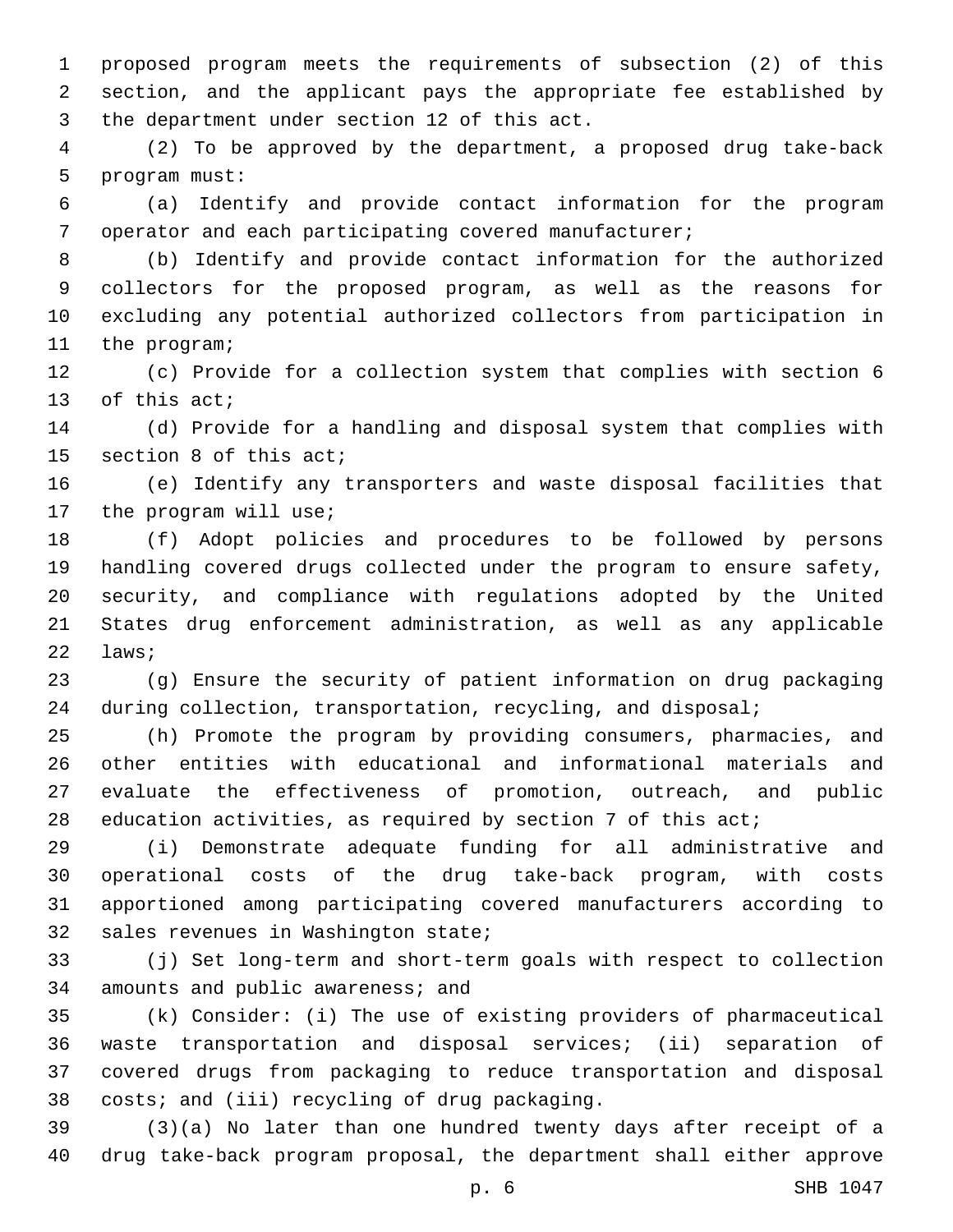or reject the proposal in writing to the applicant. The department may extend the deadline for approval or rejection of a proposal for good cause. If the department rejects the proposal, it shall provide 4 the reason for rejection.

 (b) No later than sixty days after receipt of a notice of rejection under (a) of this subsection, the applicant shall submit a revised proposal to the department. The department shall either approve or reject the revised proposal in writing to the applicant within ninety days after receipt of the revised proposal, including 10 the reason for rejection, if applicable.

 (c) If the department rejects a revised proposal, the department 12 may:

 (i) Require the program operator to submit a further revised 14 proposal;

 (ii) Develop and impose changes to some or all of the revised 16 proposal to address deficiencies;

 (iii) Require the covered manufacturer or covered manufacturers that proposed the rejected revised proposal to participate in a 19 previously approved drug take-back program; or

 (iv) Find the covered manufacturer out of compliance with the requirements of this chapter and take enforcement action as provided 22 in section 11 of this act.

 (4) The program operator must initiate operation of an approved drug take-back program no later than ninety days after approval of 25 the proposal by the department.

 (5)(a) Proposed changes to an approved drug take-back program that substantively alter program operations must have prior written approval of the department. A program operator must submit to the department such a proposed change in writing at least thirty days before the change is scheduled to occur. Changes requiring prior approval of the department include changes to participating covered manufacturers, collection methods, achievement of the service convenience goal described in section 6 of this act, policies and procedures for handling covered drugs, education and promotion 35 methods, and selection of disposal facilities.

 (b) For changes to a drug take-back program that do not substantively alter program operations, a program operator must notify the department at least fifteen days before implementing the change. Changes that do not substantively alter program operations include changes to collection site locations, methods for scheduling

p. 7 SHB 1047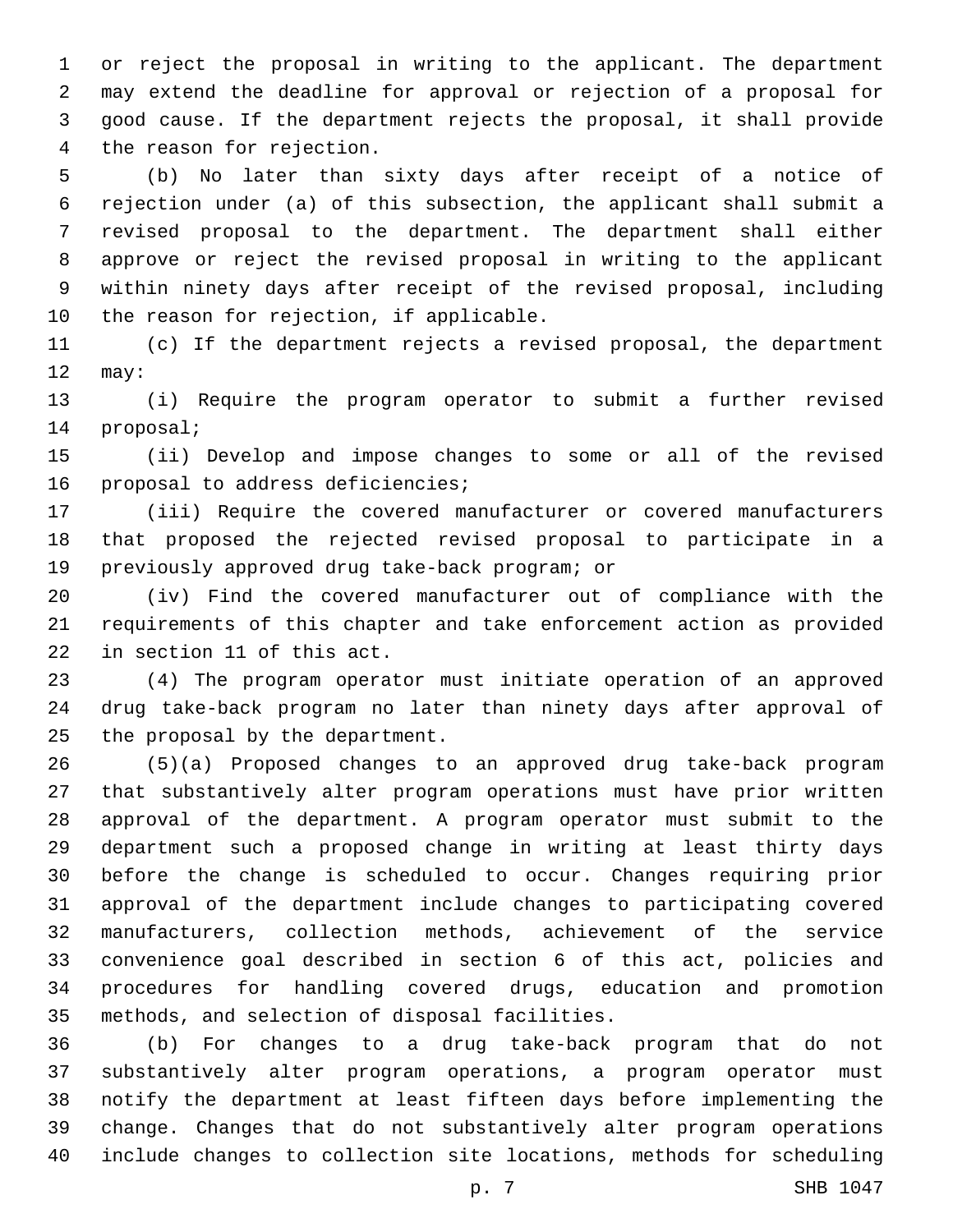and locating periodic collection events, and methods for distributing 2 prepaid, preaddressed mailers.

 (c) A program operator must notify the department of any changes to the official point of contact for the program no later than fifteen days after the change. A program operator must notify the department of any changes in ownership or contact information for participating covered manufacturers no later than thirty days after 8 such change.

 (6) No later than four years after a drug take-back program initiates operations, and every four years thereafter, the program operator must submit an updated proposal to the department describing any substantive changes to program elements described in subsection (2) of this section. The department shall approve or reject the updated proposal using the process described in subsection (3) of 15 this section.

 (7) The department shall make all proposals submitted under this section available to the public and shall provide an opportunity for 18 written public comment on each proposal.

 NEW SECTION. **Sec. 6.** COLLECTION SYSTEM. (1)(a) At least one hundred twenty days prior to submitting a proposal under section 5 of this act, a program operator must notify potential authorized collectors of the opportunity to serve as an authorized collector for the proposed drug take-back program. A program operator must commence good faith negotiations with a potential authorized collector no later than thirty days after the potential authorized collector expresses interest in participating in a proposed program.

 (b) A person or entity may serve as an authorized collector for a drug take-back program voluntarily or in exchange for compensation, but nothing in this chapter requires a person or entity to serve as 30 an authorized collector.

 (c) A drug take-back program must include as an authorized collector any retail pharmacy, hospital or clinic with an on-site pharmacy, or law enforcement agency that offers to participate in the program without compensation and meets the requirements of subsection (2) of this section. Such a pharmacy, hospital, clinic, or law enforcement agency must be included as an authorized collector in the program no later than ninety days after receiving the offer to 38 participate.

(d) A drug take-back program may also locate collection sites at: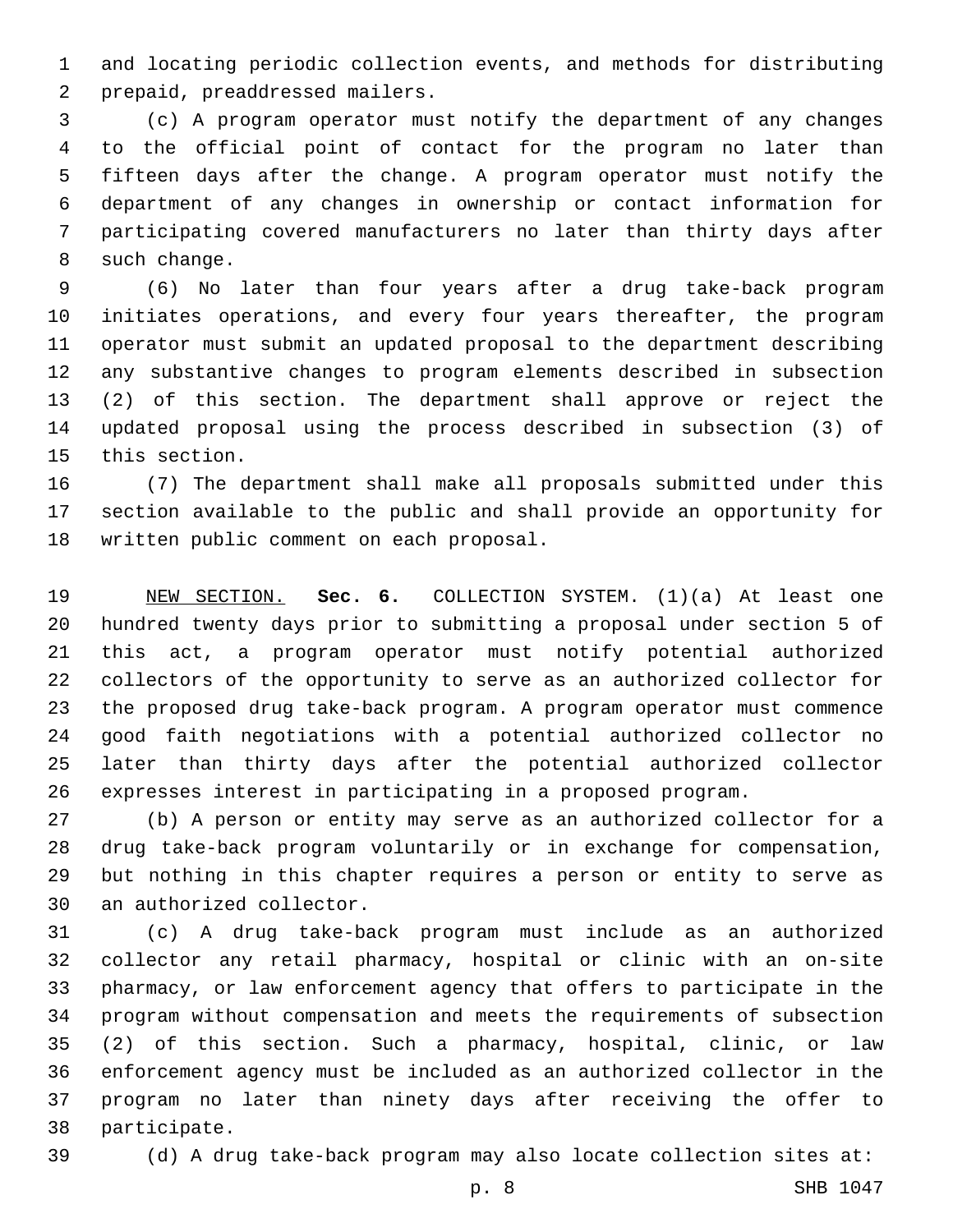(i) A long-term care facility where a pharmacy, or a hospital or clinic with an on-site pharmacy, operates a secure collection 3 receptacle;

 (ii) A substance use disorder treatment program, as defined in 5 RCW 71.24.025; or

 (iii) Any other authorized collector willing to participate as a collection site and able to meet the requirements of subsection (2) 8 of this section.

 (2)(a) A collection site must accept all covered drugs from covered entities during the hours that the authorized collector is 11 normally open for business with the public.

 (b) A collection site located at a long-term care facility may only accept covered drugs that are in the possession of individuals 14 who reside or have resided at the facility.

 (c) A collection site must use secure collection receptacles in compliance with state and federal law, including any applicable on- site storage and collection standards adopted by rule pursuant to chapter 70.95 or 70.105 RCW and United States drug enforcement administration regulations. The program operator must provide a service schedule that meets the needs of each collection site to ensure that each secure collection receptacle is serviced as often as necessary to avoid reaching capacity and that collected covered drugs are transported to final disposal in a timely manner, including a process for additional prompt collection service upon notification from the collection site. Secure collection receptacle signage must prominently display a toll-free telephone number and web site for the program so that members of the public may provide feedback on 28 collection activities.

 (d) An authorized collector must comply with applicable provisions of chapters 70.95 and 70.105 RCW, including rules adopted pursuant to those chapters that establish collection and transportation standards, and federal laws and regulations governing the handling of covered drugs, including United States drug 34 enforcement administration regulations.

 (3)(a) A drug take-back program's collection system must be safe, secure, and convenient on an ongoing, year-round basis and must provide equitable access for residents across the state.

 (b) In establishing and operating a collection system, a program operator must give preference to locating collection sites at retail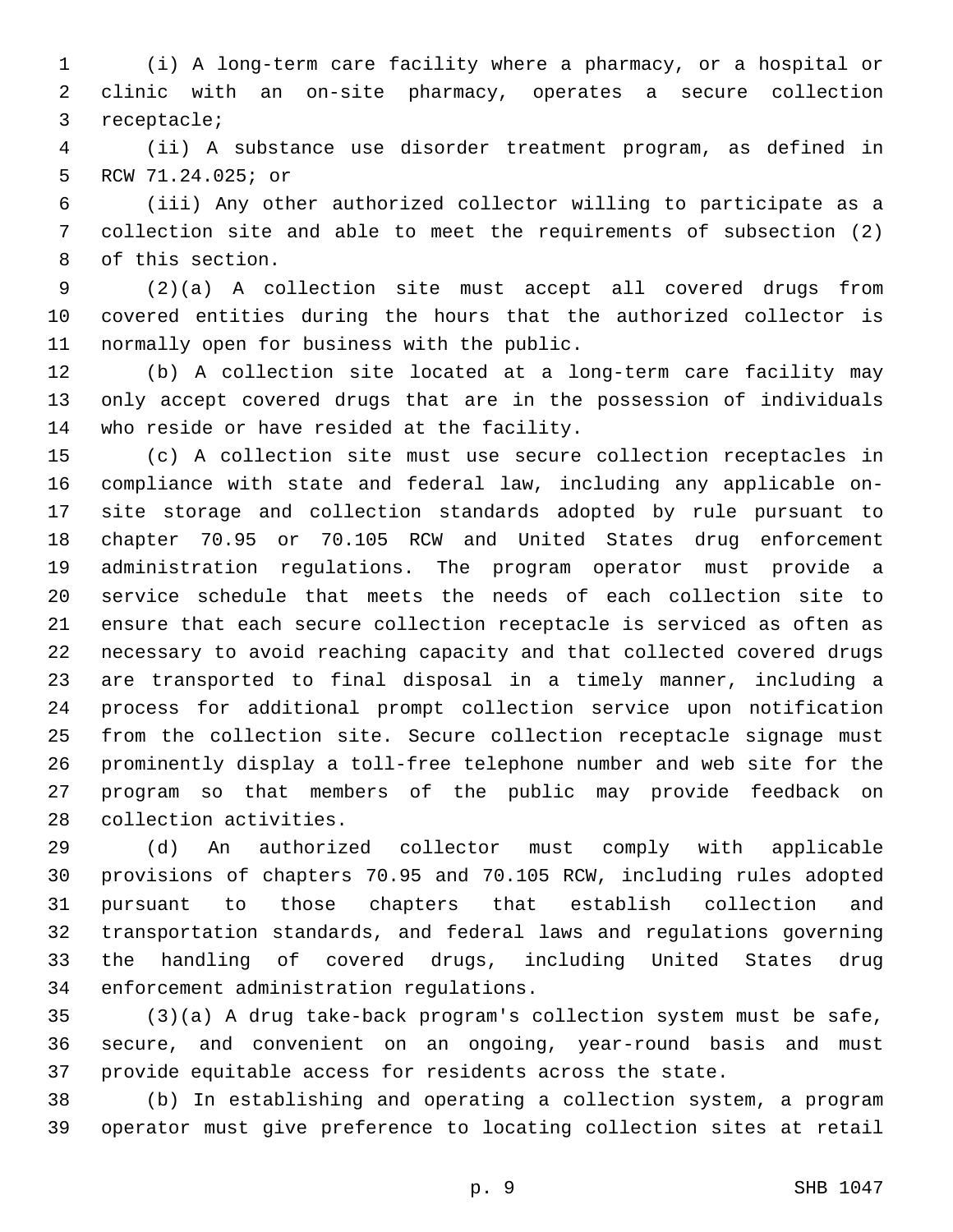pharmacies, hospitals or clinics with on-site pharmacies, and law 2 enforcement agencies.

 (c)(i) Each population center must have a minimum of one collection site, plus one additional collection site for every twenty thousand residents of the city or town located within the population center. Collection sites must be geographically distributed to provide reasonably convenient and equitable access to all residents 8 of the population center.

 (ii) On islands and in areas outside of population centers, a collection site must be located at the site of each potential authorized collector that is regularly open to the public, unless the program operator demonstrates to the satisfaction of the department that a potential authorized collector is unqualified or unwilling to participate in the drug take-back program, in accordance with the 15 requirements of subsection (1) of this section.

 (iii) For purposes of this section, "population center" means a city or town and the unincorporated area within a ten-mile radius 18 from the center of the city or town.

 (d) A program operator must hold periodic collection events to supplement service to any area of the state that is underserved by collection sites, as determined by the department, in consultation with the local health jurisdiction. The program operator, in consultation with the department, local law enforcement, the local health jurisdiction, and the local community, must determine the frequency and location of these collections events, to be held at least twice a year, unless otherwise determined through consultation with the local community. The program must arrange periodic collection events in advance with local law enforcement agencies and conduct periodic collection events in compliance with United States drug enforcement administration regulations and protocols and 31 applicable state laws.

 (e) Upon request, a drug take-back program must provide a mail- back program free of charge to covered entities and to retail pharmacies that offer to distribute prepaid, preaddressed mailing envelopes for the drug take-back program. A drug take-back program must permit covered entities to request prepaid, preaddressed mailing envelopes through the program's web site, the program's toll-free telephone number, and a request to a pharmacist at a retail pharmacy 39 distributing the program's mailing envelopes.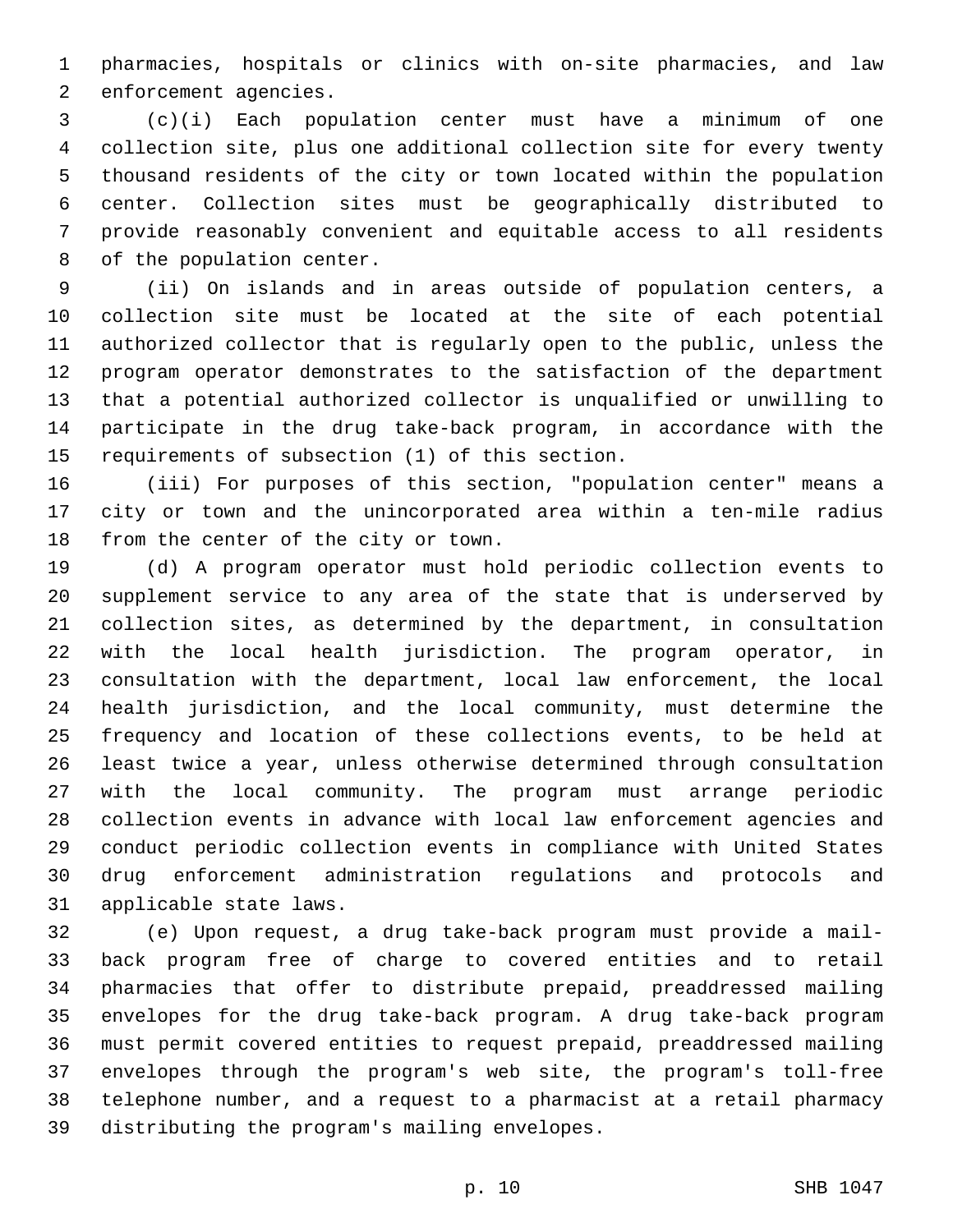(f) The program operator must provide alternative collection methods for any covered drugs, other than controlled substances, that cannot be accepted or commingled with other covered drugs in secure collection receptacles, through a mail-back program, or at periodic collection events. The department shall review and approve of any alternative collection methods prior to their implementation.

 NEW SECTION. **Sec. 7.** DRUG TAKE-BACK PROGRAM PROMOTION. (1) A drug take-back program must develop and provide a system of promotion, education, and public outreach about the safe storage and secure collection of covered drugs. This system may include signage, written materials to be provided at the time of purchase or delivery of covered drugs, and advertising or other promotional materials. At a minimum, each program must:

 (a) Promote the safe storage of legend drugs and nonlegend drugs by residents before secure disposal through a drug take-back program;

 (b) Discourage residents from disposing of covered drugs in solid 17 waste collection, sewer, or septic systems;

 (c) Promote the use of the drug take-back program so that where and how to return covered drugs is widely understood by residents, pharmacists, retail pharmacies, health care facilities and providers, 21 veterinarians, and veterinary hospitals;

 (d) Establish a toll-free telephone number and web site publicizing collection options and collection sites and discouraging improper disposal practices for covered drugs, such as flushing them 25 or placing them in the garbage;

 (e) Prepare educational and outreach materials that: Promote safe storage of covered drugs; discourage the disposal of covered drugs in solid waste collection, sewer, or septic systems; and describe how to return covered drugs to the drug take-back program. The materials must use plain language and explanatory images to make collection services and discouraged disposal practices readily understandable to all residents, including residents with limited English proficiency;

 (f) Disseminate the educational and outreach materials described in (e) of this subsection to pharmacies, health care facilities, and other interested parties for dissemination to covered entities;

 (g) Work with authorized collectors to develop a readily recognizable, consistent design of collection receptacles, as well as clear, standardized instructions for covered entities on the use of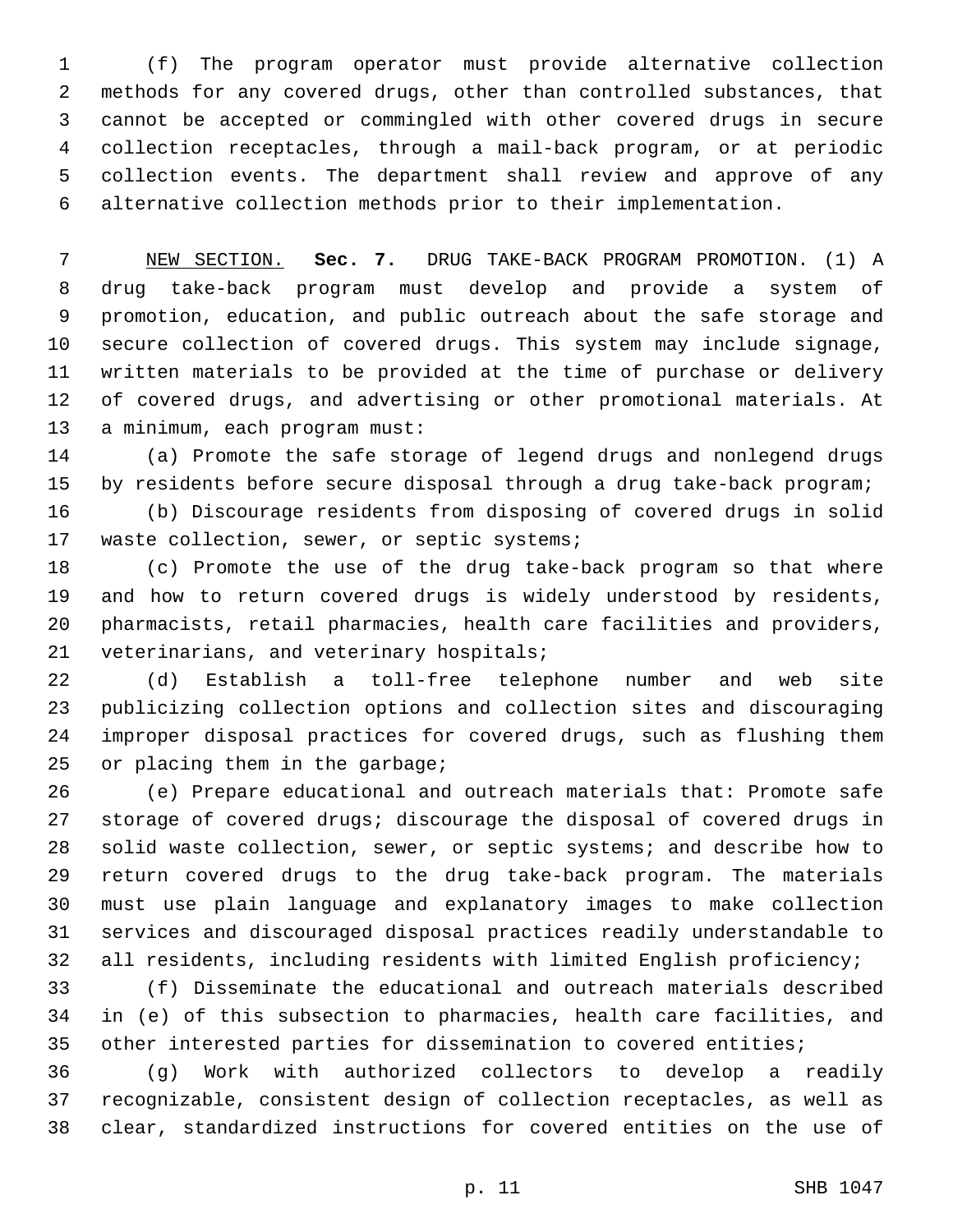collection receptacles. The department may provide guidance to program operators on the development of the instructions and design;

 (h) Conduct a survey of covered entities and a survey of pharmacists, health care providers, and veterinarians who interact with covered entities on the use of medicines after the first full year of operation of the drug take-back program, and again every two years thereafter. Survey questions must: Measure consumer awareness of the drug take-back program; assess the extent to which collection 9 sites and other collection methods are convenient and easy to use; assess knowledge and attitudes about risks of abuse, poisonings, and overdoses from drugs used in the home; and assess covered entities' practices with respect to unused, unwanted, or expired drugs, both currently and prior to implementation of the drug take-back program. Draft survey questions must be submitted to the department for review and comment no later than thirty days prior to initiation of a survey. The drug take-back program must report all data and the results of the surveys to the department and make the results available on the program's web site no later than ninety days after 19 the end of the survey period; and

 (i) Annually evaluate the effectiveness of its promotion, outreach, and public education, and include this evaluation in its 22 annual report required by section 10 of this act.

 (2) If more than one drug take-back program is approved by the department, the programs must coordinate their promotional activities to ensure that all state residents can easily identify, understand, and access the collection services provided by any drug take-back program. Coordination efforts must include providing residents with a single toll-free telephone number and single web site to access information about collection services for every approved program.

 (3) Pharmacies and other entities that sell medication in the state are encouraged to promote secure disposal of covered drugs through the use of one or more approved drug take-back programs. Upon request, a pharmacy must provide materials explaining the use of approved drug take-back programs to its customers. The program operator must provide pharmacies with these materials upon request 36 and at no cost to the pharmacy.

 (4) The department, the health care authority, the department of social and health services, the department of ecology, and any other state agency that is responsible for health, solid waste management, and wastewater treatment shall, through their standard educational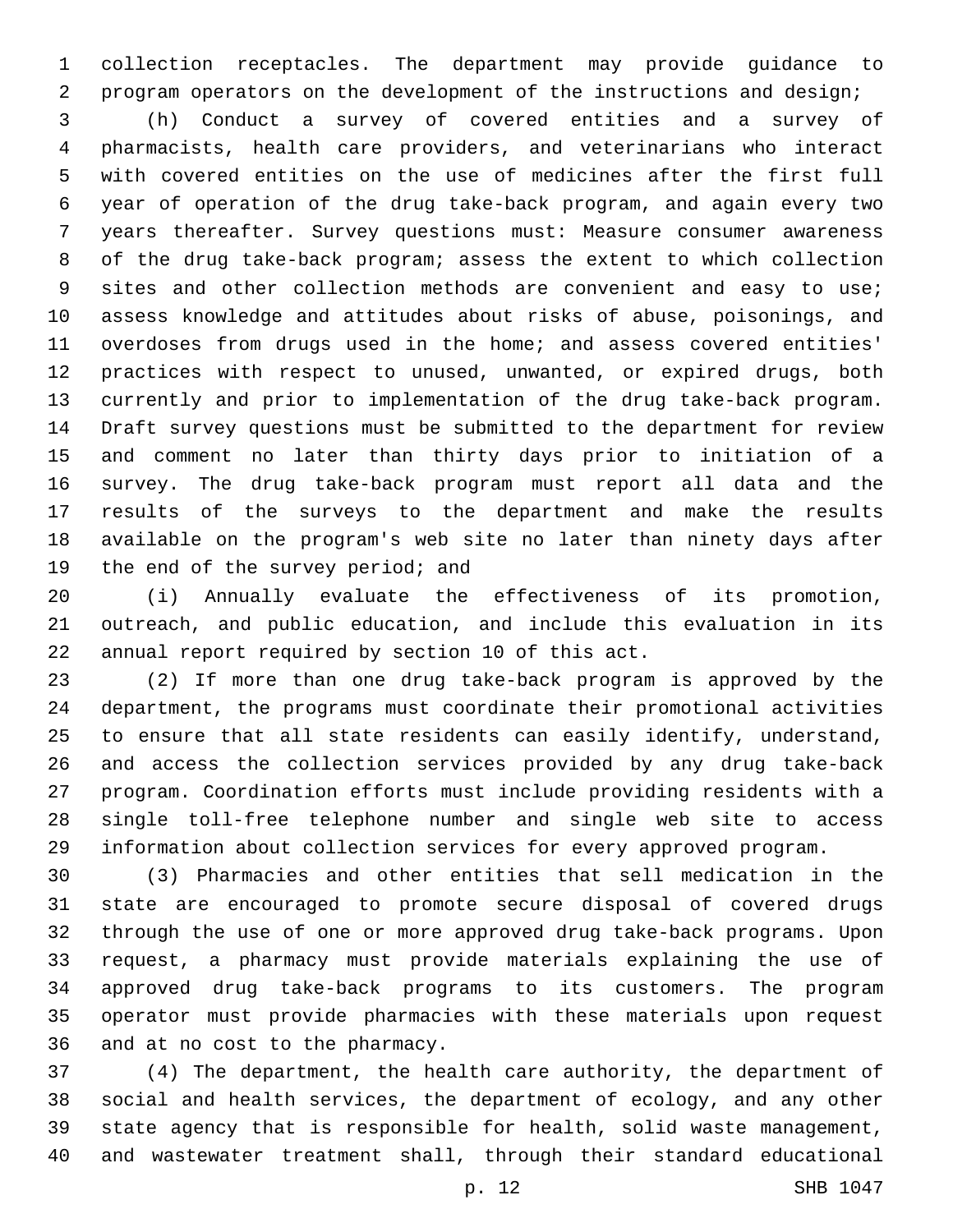methods, promote safe storage of prescription and nonprescription drugs by covered entities, secure disposal of covered drugs through a drug take-back program, and the toll-free telephone number and web site for approved drug take-back programs. Local health jurisdictions and local government agencies are encouraged to promote approved drug take-back programs.6

 NEW SECTION. **Sec. 8.** DISPOSAL AND HANDLING OF COVERED DRUGS. (1) Covered drugs collected under a drug take-back program must be disposed of at a permitted hazardous waste disposal facility that meets the requirements of 40 C.F.R. parts 264 and 265, as they exist on the effective date of this section.

 (2) If use of a hazardous waste disposal facility described in subsection (1) of this section is unfeasible based on cost, logistics, or other considerations, the department, in consultation with the department of ecology, may grant approval for a program operator to dispose of some or all collected covered drugs at a permitted large municipal waste combustor facility that meets the requirements of 40 C.F.R. parts 60 and 62, as they exist on the 19 effective date of this section.

 (3) A program operator may petition the department for approval to use final disposal technologies or processes that provide superior environmental and human health protection than that provided by the technologies described in subsections (1) and (2) of this section, or equivalent protection at less cost. In reviewing a petition under this subsection, the department shall take into consideration regulations or guidance issued by the United States environmental protection agency on the disposal of pharmaceutical waste. The department, in consultation with the department of ecology, shall approve a disposal petition under this section if the disposal technology or processes described in the petition provides equivalent or superior protection in each of the following areas:

32 (a) Monitoring of any emissions or waste;

33 (b) Worker health and safety;

 (c) Air, water, or land emissions contributing to persistent, 35 bioaccumulative, and toxic pollution; and

(d) Overall impact to the environment and human health.

 (4) If a drug take-back program encounters a safety or security problem during collection, transportation, or disposal of covered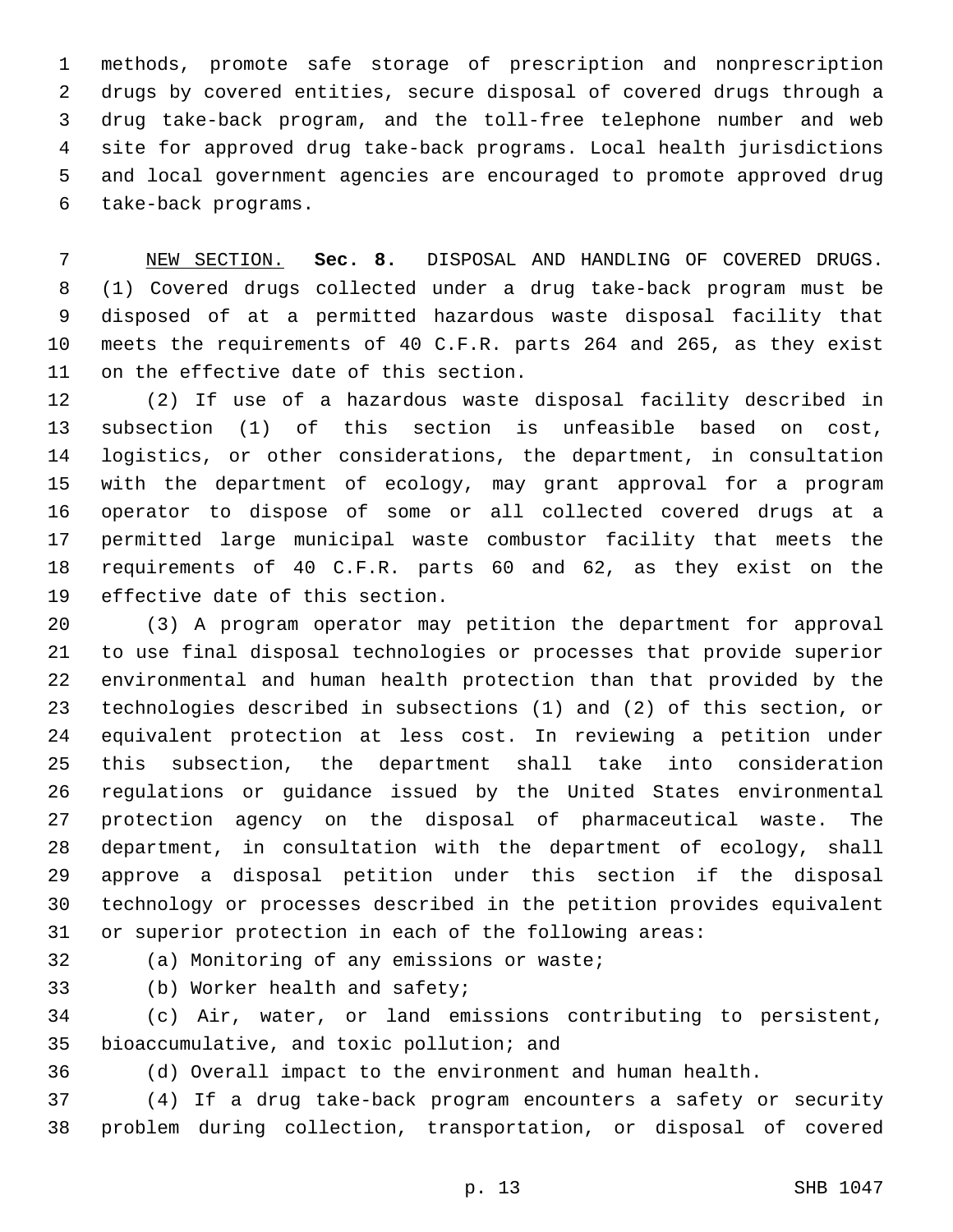drugs, the program operator must notify the department as soon as 2 practicable after encountering the problem.

 NEW SECTION. **Sec. 9.** PROGRAM FUNDING. (1) A covered manufacturer or group of covered manufacturers must pay all administrative and operational costs associated with establishing and implementing the drug take-back program in which they participate. Such administrative and operational costs include, but are not limited to: Collection and transportation supplies for each 9 collection site; purchase of secure collection receptacles for each collection site; ongoing maintenance or replacement of secure collection receptacles when requested by authorized collectors; prepaid, preaddressed mailers; compensation of authorized collectors, if applicable; operation of periodic collection events, including the cost of law enforcement staff time; transportation of all collected covered drugs to final disposal; environmentally sound disposal of 16 all collected covered drugs in compliance with section 8 of this act; and program promotion and outreach.

 (2) A program operator, covered manufacturer, authorized 19 collector, or other person may not charge:

 (a) A specific point-of-sale fee to consumers to recoup the costs 21 of a drug take-back program; or

 (b) A specific point-of-collection fee at the time covered drugs 23 are collected from covered entities.

 NEW SECTION. **Sec. 10.** ANNUAL PROGRAM REPORT. (1) By April 30th after the first full year of implementation, and each April 30th thereafter, a program operator must submit to the department a report describing implementation of the drug take-back program during the previous calendar year. The report must include:

 (a) A list of covered manufacturers participating in the drug 30 take-back program;

 (b) The amount, by weight, of covered drugs collected, including 32 the amount by weight from each collection method used;

 (c) The following details regarding the program's collection system: A list of collection sites with addresses; the number of mailers provided; locations where mailers were provided, if applicable; dates and locations of collection events held, if applicable; and the transporters and disposal facility or facilities 38 used;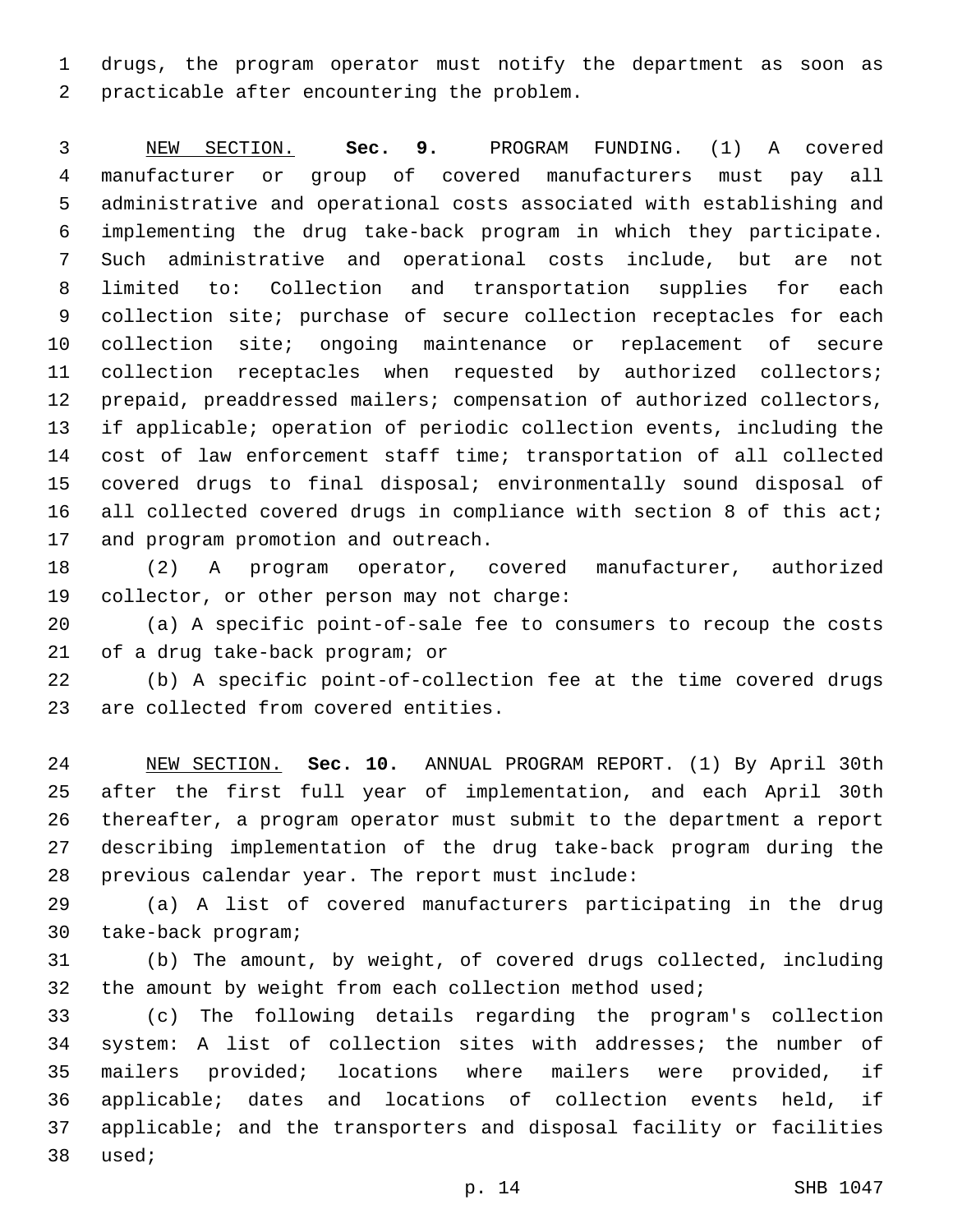(d) Whether any safety or security problems occurred during collection, transportation, or disposal of covered drugs, and if so, completed and anticipated changes to policies, procedures, or tracking mechanisms to address the problem and improve safety and 5 security;

 (e) A description of the public education, outreach, and 7 evaluation activities implemented;

 (f) The results of the program's surveys of covered entities and 9 pharmacists, health care providers, and veterinarians;

 (g) A description of how collected packaging was recycled to the 11 extent feasible;

 (h) A summary of the program's goals for collection amounts and public awareness, the degree of success in meeting those goals, and if any goals have not been met, what effort will be made to achieve 15 those goals the following year; and

 (i) The program's annual expenditures, itemized by program 17 category.

 (2) The department shall make reports submitted under this section available to the public through the internet.

 NEW SECTION. **Sec. 11.** ENFORCEMENT AND PENALTIES. (1) The department may audit or inspect the activities and records of a drug take-back program to determine compliance with this chapter or investigate a complaint.

 (2)(a) The department shall send a written notice to a covered manufacturer that fails to participate in a drug take-back program as required by this chapter. The notice must provide a warning regarding 27 the penalties for violation of this chapter.

 (b) A covered manufacturer that receives a notice under this subsection (2) may be assessed a penalty if, sixty days after receipt of the notice, the covered manufacturer continues to sell a covered drug in or into the state without participating in a drug take-back 32 program approved under this chapter.

 (3)(a) The department may send a program operator a written notice warning of the penalties for noncompliance with this chapter if it determines that the program operator's drug take-back program is in violation of this chapter or does not conform to the proposal approved by the department. The department may assess a penalty on the program operator and participating covered manufacturers if the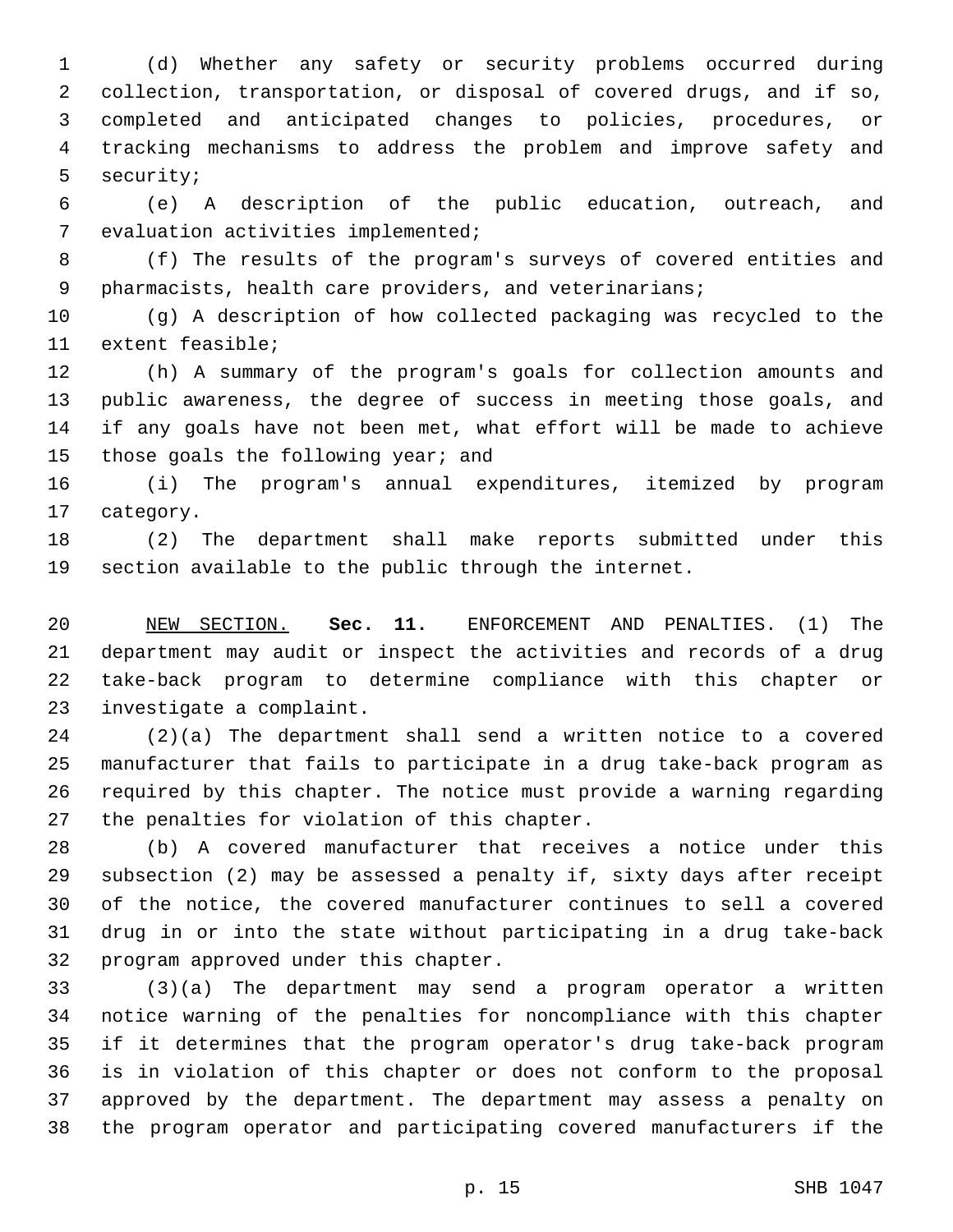program does not come into compliance by thirty days after receipt of 2 the notice.

 (b) The department may immediately suspend operation of a drug take-back program and assess a penalty if it determines that the program is in violation of this chapter and the violation creates a condition that, in the judgment of the department, constitutes an immediate hazard to the public or the environment.7

 (4)(a) The department shall send a written notice to a drug wholesaler or a retail pharmacy that fails to provide a list of drug manufacturers to the department as required by section 4 of this act. The notice must provide a warning regarding the penalties for 12 violation of this chapter.

 (b) A drug wholesaler or retail pharmacy that receives a notice under this subsection may be assessed a penalty if, sixty days after receipt of the notice, the drug wholesaler or retail pharmacy fails 16 to provide a list of drug manufacturers.

 (5) In enforcing the requirements of this chapter, the 18 department:

(a) May require an informal administrative conference;

 (b) May require a person or entity to engage in or refrain from 21 engaging in certain activities;

 (c) May, in accordance with RCW 43.70.095, assess a civil fine of up to two thousand dollars. Each day upon which a violation occurs or is permitted to continue constitutes a separate violation. In determining the appropriate amount of the fine, the department shall consider the extent of harm caused by the violation, the nature and persistence of the violation, the frequency of past violations, any action taken to mitigate the violation, and the financial burden to 29 the entity in violation; and

 (d) May not prohibit a covered manufacturer from selling a drug 31 in or into the state of Washington.

 NEW SECTION. **Sec. 12.** DEPARTMENT FEE. (1)(a) By July 1, 2018, the department shall: Determine its costs for the administration, oversight, and enforcement of the requirements of this chapter, including the survey required under section 20 of this act; pursuant to RCW 43.70.250, set fees at a level sufficient to recover the costs associated with administration, oversight, and enforcement; and adopt rules establishing requirements for program operator proposals.

p. 16 SHB 1047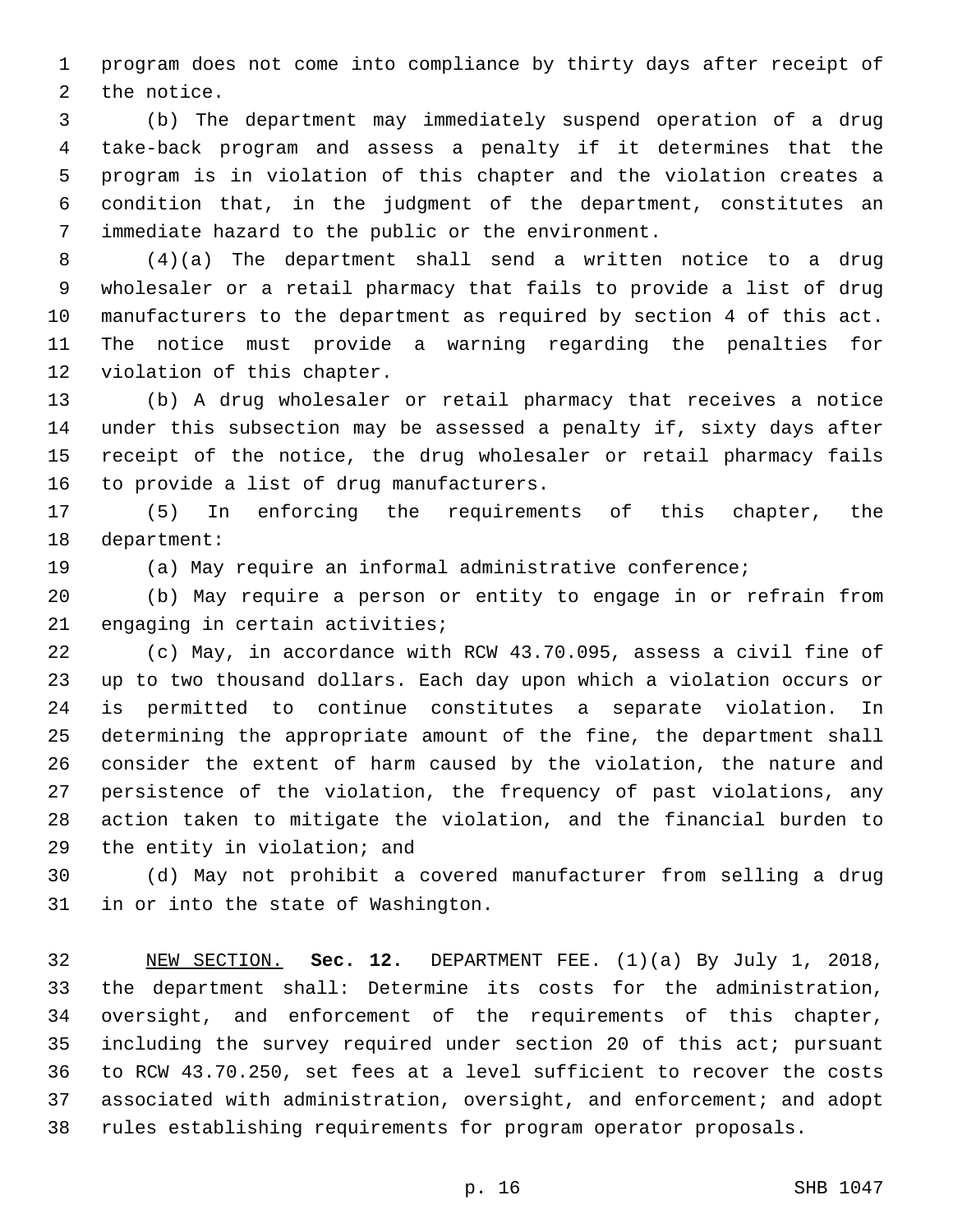(b) The department shall collect fees from each program operator by October 1, 2018, and annually thereafter.2

 (2) All fees collected under this section must be deposited in the secure drug take-back program account established in section 13 5 of this act.

 NEW SECTION. **Sec. 13.** SECURE DRUG TAKE-BACK PROGRAM ACCOUNT. The secure drug take-back program account is created in the state treasury. All receipts received by the department under this chapter must be deposited in the account. Moneys in the account may be spent only after appropriation. Expenditures from the account may be used by the department only for administering and enforcing this chapter.

 NEW SECTION. **Sec. 14.** ANTITRUST IMMUNITY. The activities authorized by this chapter require collaboration among covered manufacturers. These activities will enable safe and secure collection and disposal of covered drugs in Washington state and are therefore in the best interest of the public. The benefits of collaboration, together with active state supervision, outweigh potential adverse impacts. Therefore, the legislature intends to exempt from state antitrust laws, and provide immunity through the state action doctrine from federal antitrust laws, activities that are undertaken, reviewed, and approved by the department pursuant to this chapter that might otherwise be constrained by such laws. The legislature does not intend and does not authorize any person or entity to engage in activities not provided for by this chapter, and the legislature neither exempts nor provides immunity for such activities.

 NEW SECTION. **Sec. 15.** FEDERAL LAW. This chapter is void if a federal law, or a combination of federal laws, takes effect that establishes a national program for the collection of covered drugs that substantially meets the intent of this chapter, including the creation of a funding mechanism for collection, transportation, and proper disposal of all covered drugs in the United States.

 NEW SECTION. **Sec. 16.** LOCAL LAWS. (1)(a) For a period of eighteen months after a drug take-back program approved under section 5 of this act begins operating, a county may enforce a grandfathered ordinance. During that eighteen-month period, if a county determines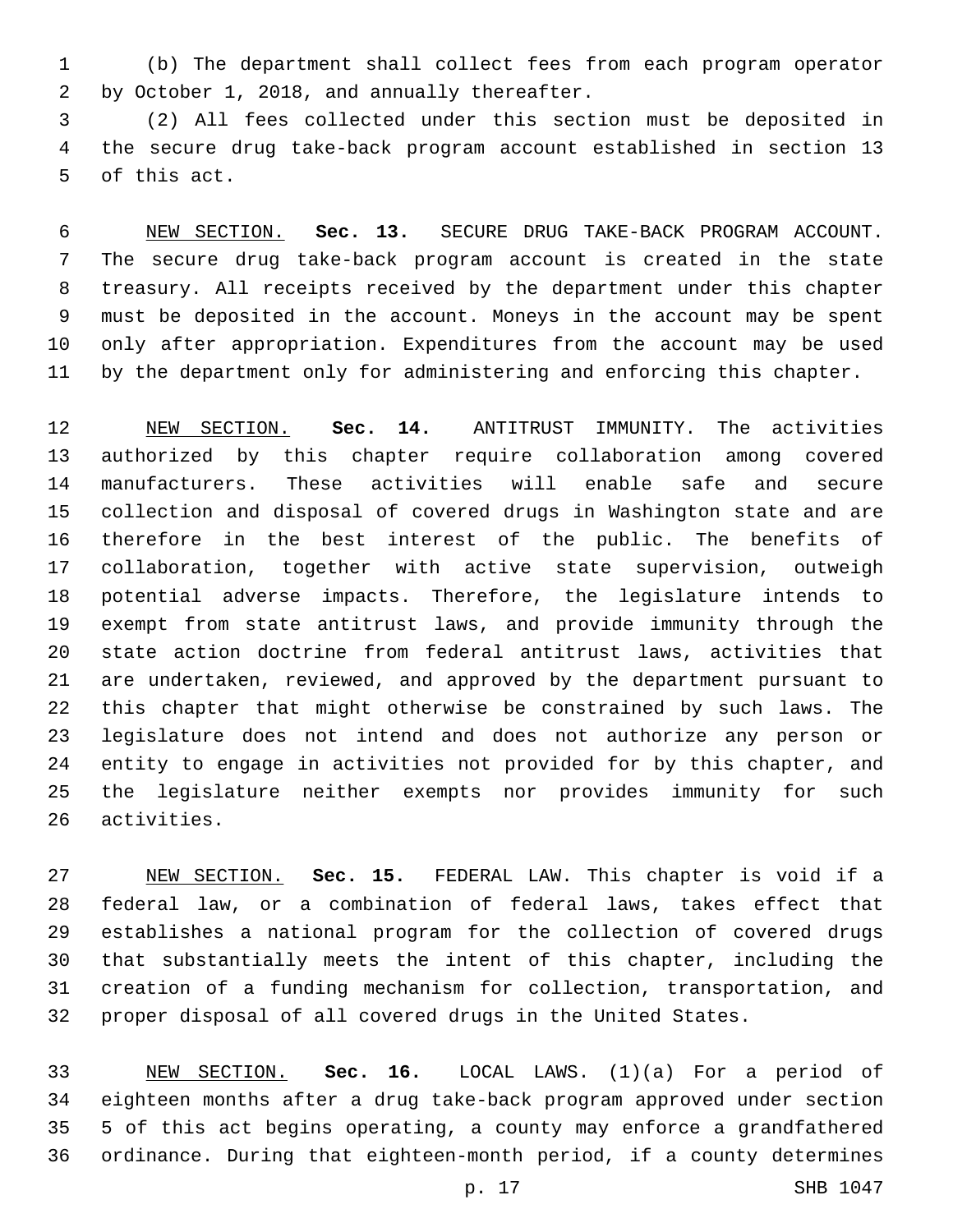that a covered manufacturer is in compliance with its grandfathered ordinance, the department shall find the covered manufacturer in compliance with the requirements of this chapter with respect to that 4 county.

 (b) In any county enforcing a grandfathered ordinance as described in (a) of this subsection, the program operator of an approved drug take-back program must work with the county and the department to incorporate the local program into the approved drug take-back program on or before the end of the eighteen-month period.

 (2) After the effective date of this section, a political subdivision may not enact or enforce a local ordinance that requires a retail pharmacy, clinic, hospital, or local law enforcement agency to provide for collection and disposal of covered drugs from covered 14 entities.

 (3) For purposes of this section, "grandfathered ordinance" means a pharmaceutical product stewardship or drug take-back ordinance that: (a) Is in effect on the effective date of this section; and (b) the department determines meets or exceeds the requirements of this chapter with respect to safe and secure collection and disposal of unwanted medicines from residents, including the types of drugs covered by the program, the convenience of the collection system for 22 residents, and required promotion of the program.

 NEW SECTION. **Sec. 17.** PUBLIC DISCLOSURE. Proprietary information submitted to the department under this chapter is exempt from public disclosure under RCW 42.56.270. The department may use and disclose such information in summary or aggregated form that does not directly or indirectly identify financial, production, or sales data of an individual covered manufacturer or drug take-back organization.

 NEW SECTION. **Sec. 18.** RULE MAKING. The department shall adopt any rules necessary to implement and enforce this chapter.

 NEW SECTION. **Sec. 19.** REPORT TO LEGISLATURE. (1) No later than thirty days after the department first approves a drug take-back program under section 5 of this act, the department shall submit an update to the legislature describing rules adopted under this chapter and the approved drug take-back program.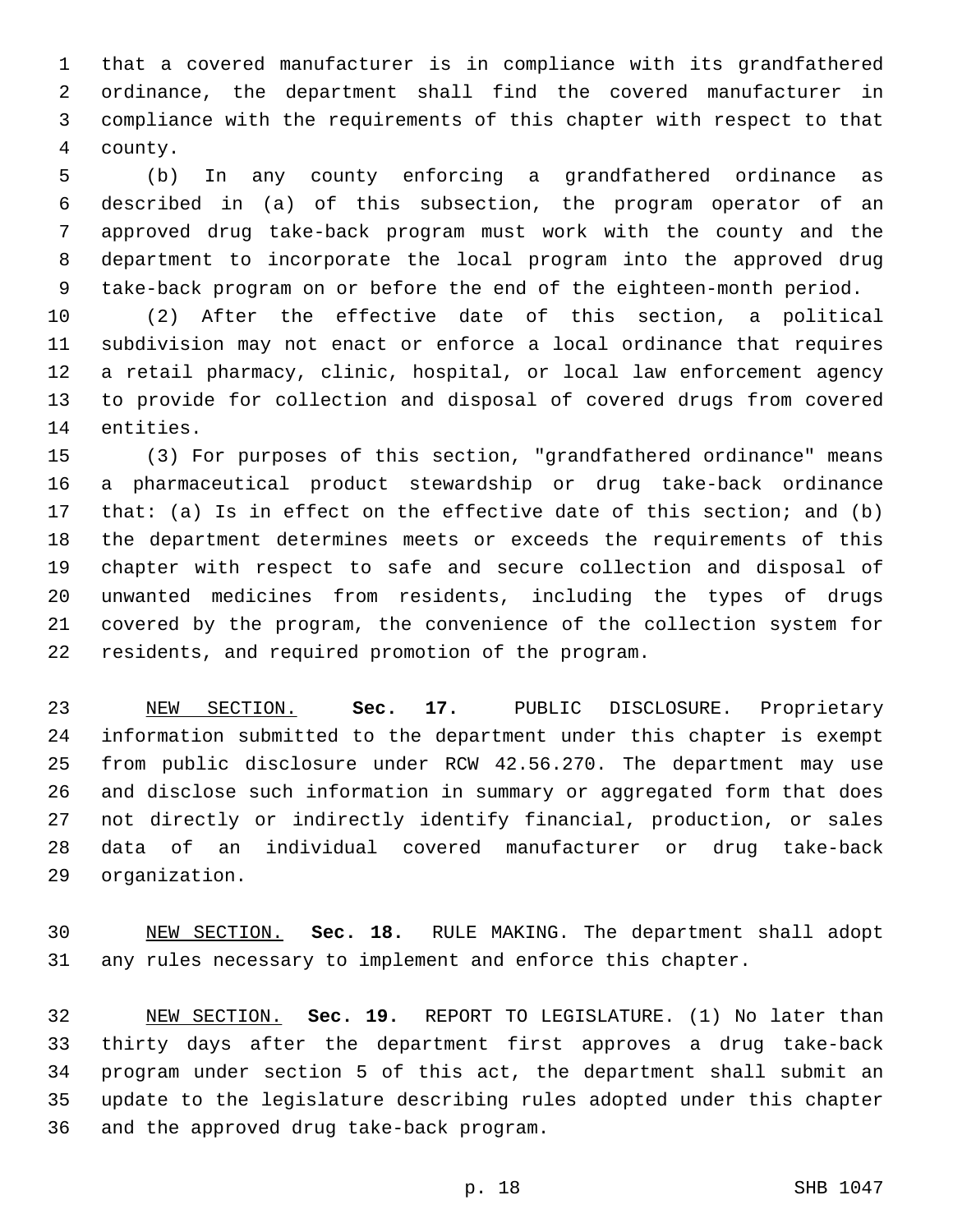(2) By November 15th after the first full year of operation of an approved drug take-back program and biennially thereafter, the department shall submit a report to the legislature. The report must: (a) Describe the status of approved drug take-back programs;

 (b) Evaluate the secure medicine collection and disposal system and the program promotion, education, and public outreach 7 requirements established by this chapter;

 (c) Evaluate, to the extent feasible, the impact of approved drug take-back programs on: Awareness and compliance of residents with safe storage of medicines in the home and secure disposal of covered drugs; rates of misuse, abuse, overdoses, and poisonings from prescription and nonprescription drugs; and diversions of covered drugs from sewer, solid waste, and septic systems. To conduct this evaluation, the department may rely on available data sources, including the prescription drug monitoring program and public health surveys such as the Washington state healthy youth survey. The department may also consult with other state and local agencies and 18 interested stakeholders; and

(d) Provide any recommendations for legislation.

 NEW SECTION. **Sec. 20.** (1)(a) The department shall contract with the statewide program of poison and drug information services identified in RCW 18.76.030 to conduct a survey of residents to measure whether the secure medicine collection and disposal system and the program promotion, education, and public outreach requirements established in this chapter have led to statistically significant changes in: (i) Resident attitudes and behavior on safe storage and secure disposal of prescription and nonprescription medications used in the home; and (ii) the rates of abuse or misuse of or accidental exposure to prescription and nonprescription drugs.

 (b) The survey of residents must include telephone follow-up with users of the program's emergency telephone service. The survey must be conducted before the secure medicine collection and disposal system is implemented and again no earlier than four years after the 34 system is implemented.

 (2) The statewide program of poison and drug information services shall report the survey results to the legislature and the department of health within six months of completion of the survey.

38 (3) This section expires July 1, 2025.

p. 19 SHB 1047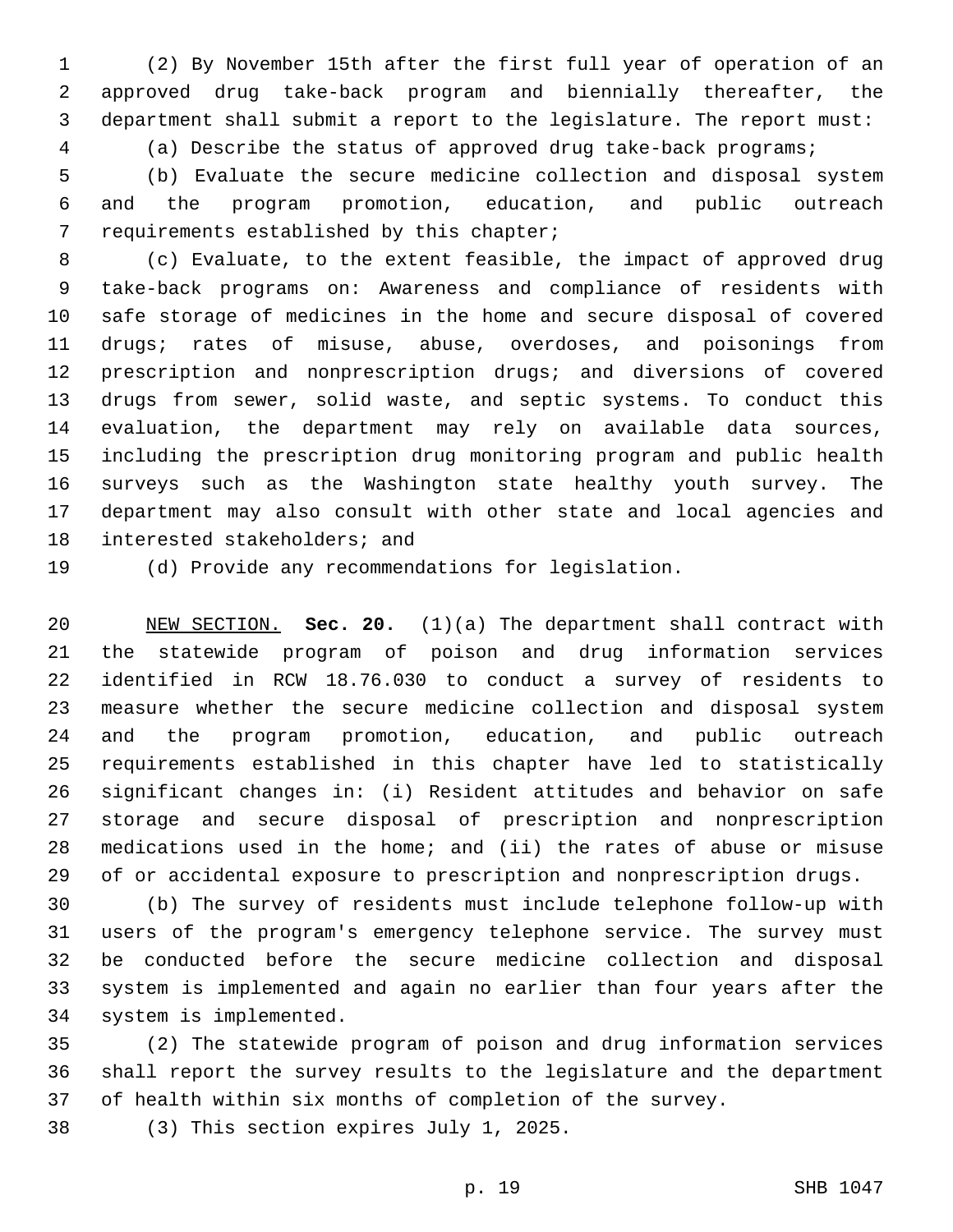**Sec. 21.** RCW 42.56.270 and 2016 sp.s. c 9 s 3, 2016 sp.s. c 8 s 1, and 2016 c 178 s 1 are each reenacted and amended to read as follows:3

 The following financial, commercial, and proprietary information 5 is exempt from disclosure under this chapter:

 (1) Valuable formulae, designs, drawings, computer source code or object code, and research data obtained by any agency within five years of the request for disclosure when disclosure would produce 9 private gain and public loss;

 (2) Financial information supplied by or on behalf of a person, firm, or corporation for the purpose of qualifying to submit a bid or proposal for (a) a ferry system construction or repair contract as required by RCW 47.60.680 through 47.60.750 or (b) highway construction or improvement as required by RCW 47.28.070;

 (3) Financial and commercial information and records supplied by private persons pertaining to export services provided under chapters 43.163 and 53.31 RCW, and by persons pertaining to export projects 18 under RCW 43.23.035;

 (4) Financial and commercial information and records supplied by businesses or individuals during application for loans or program services provided by chapters 43.325, 43.163, 43.160, 43.330, and 43.168 RCW, or during application for economic development loans or 23 program services provided by any local agency;

 (5) Financial information, business plans, examination reports, and any information produced or obtained in evaluating or examining a business and industrial development corporation organized or seeking 27 certification under chapter 31.24 RCW;

 (6) Financial and commercial information supplied to the state investment board by any person when the information relates to the investment of public trust or retirement funds and when disclosure would result in loss to such funds or in private loss to the 32 providers of this information;

(7) Financial and valuable trade information under RCW 51.36.120;

 (8) Financial, commercial, operations, and technical and research information and data submitted to or obtained by the clean Washington center in applications for, or delivery of, program services under 37 chapter 70.95H RCW;

 (9) Financial and commercial information requested by the public stadium authority from any person or organization that leases or uses the stadium and exhibition center as defined in RCW 36.102.010;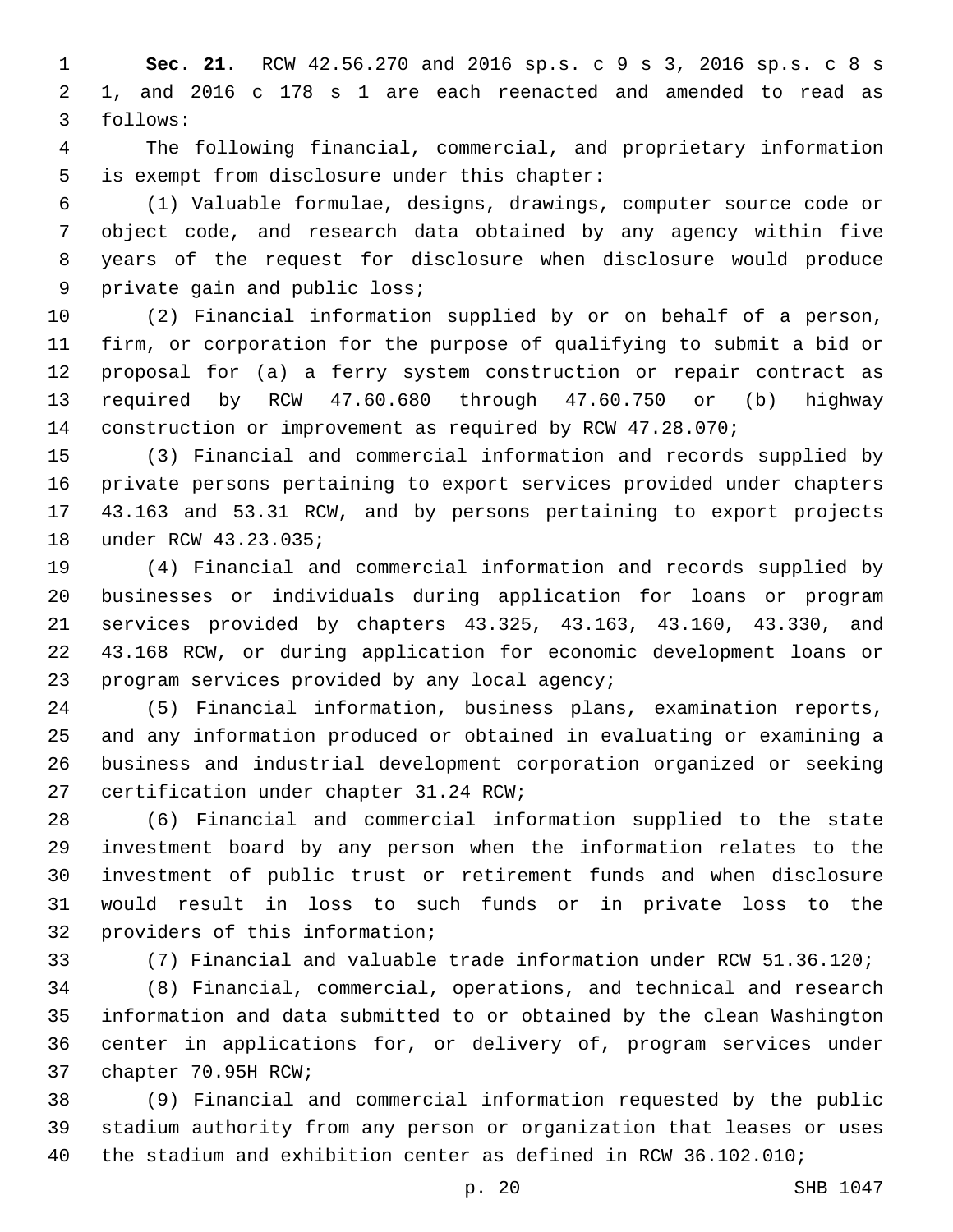(10)(a) Financial information, including but not limited to account numbers and values, and other identification numbers supplied by or on behalf of a person, firm, corporation, limited liability company, partnership, or other entity related to an application for a horse racing license submitted pursuant to RCW 67.16.260(1)(b), marijuana producer, processor, or retailer license, liquor license, 7 gambling license, or lottery retail license;

 (b) Internal control documents, independent auditors' reports and financial statements, and supporting documents: (i) Of house-banked social card game licensees required by the gambling commission pursuant to rules adopted under chapter 9.46 RCW; or (ii) submitted by tribes with an approved tribal/state compact for class III gaming;

 (11) Proprietary data, trade secrets, or other information that relates to: (a) A vendor's unique methods of conducting business; (b) data unique to the product or services of the vendor; or (c) determining prices or rates to be charged for services, submitted by any vendor to the department of social and health services for purposes of the development, acquisition, or implementation of state purchased health care as defined in RCW 41.05.011;

 (12)(a) When supplied to and in the records of the department of 21 commerce:

 (i) Financial and proprietary information collected from any person and provided to the department of commerce pursuant to RCW 24 43.330.050(8); and

 (ii) Financial or proprietary information collected from any person and provided to the department of commerce or the office of the governor in connection with the siting, recruitment, expansion, retention, or relocation of that person's business and until a siting decision is made, identifying information of any person supplying information under this subsection and the locations being considered for siting, relocation, or expansion of a business;

 (b) When developed by the department of commerce based on information as described in (a)(i) of this subsection, any work 34 product is not exempt from disclosure;

 (c) For the purposes of this subsection, "siting decision" means 36 the decision to acquire or not to acquire a site;

 (d) If there is no written contact for a period of sixty days to the department of commerce from a person connected with siting, recruitment, expansion, retention, or relocation of that person's

p. 21 SHB 1047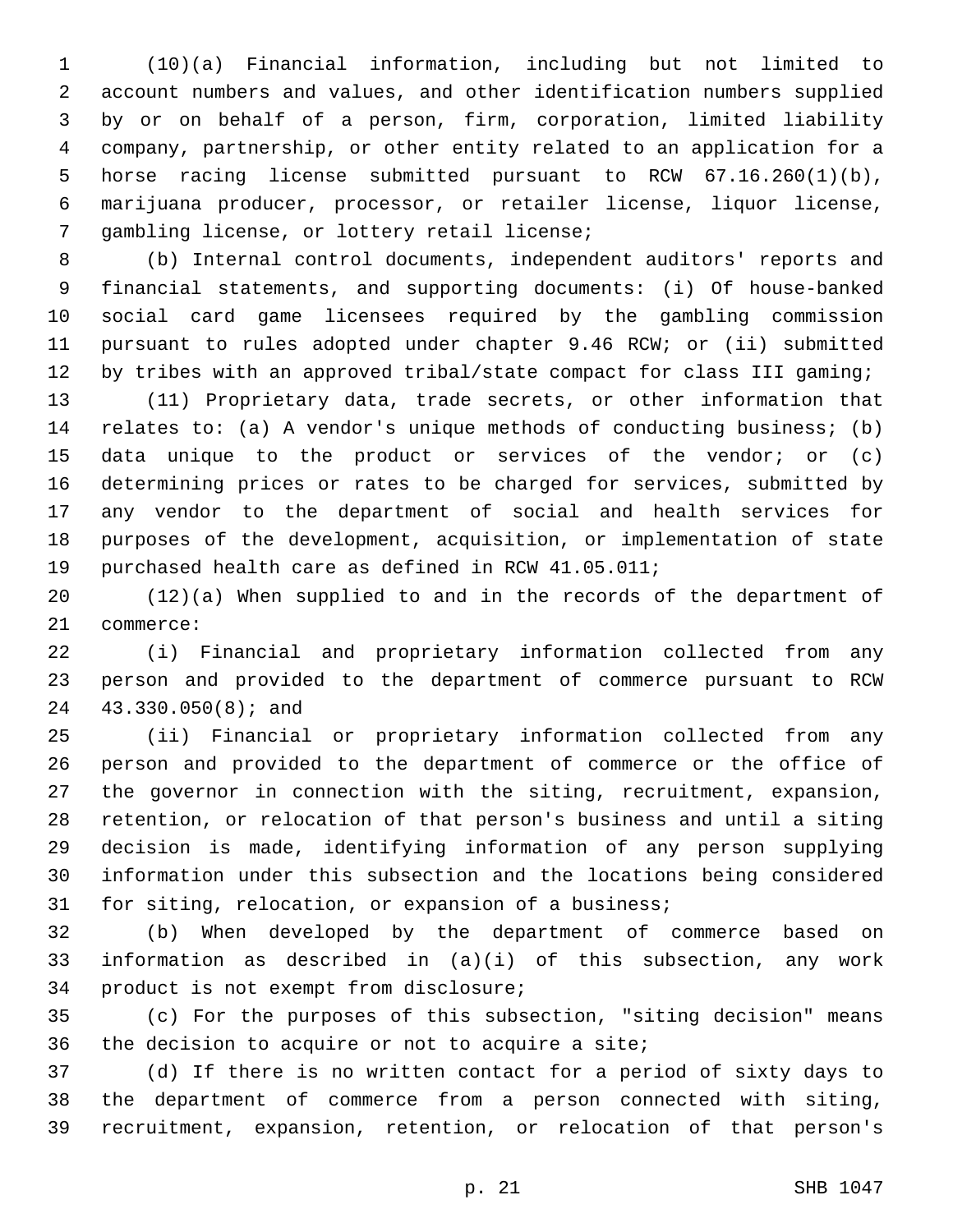business, information described in (a)(ii) of this subsection will be 2 available to the public under this chapter;

 (13) Financial and proprietary information submitted to or obtained by the department of ecology or the authority created under chapter 70.95N RCW to implement chapter 70.95N RCW;

 (14) Financial, commercial, operations, and technical and research information and data submitted to or obtained by the life sciences discovery fund authority in applications for, or delivery of, grants under chapter 43.350 RCW, to the extent that such information, if revealed, would reasonably be expected to result in private loss to the providers of this information;

 (15) Financial and commercial information provided as evidence to the department of licensing as required by RCW 19.112.110 or 19.112.120, except information disclosed in aggregate form that does not permit the identification of information related to individual 16 fuel licensees;

 (16) Any production records, mineral assessments, and trade secrets submitted by a permit holder, mine operator, or landowner to the department of natural resources under RCW 78.44.085;

 (17)(a) Farm plans developed by conservation districts, unless permission to release the farm plan is granted by the landowner or operator who requested the plan, or the farm plan is used for the 23 application or issuance of a permit;

 (b) Farm plans developed under chapter 90.48 RCW and not under the federal clean water act, 33 U.S.C. Sec. 1251 et seq., are subject 26 to RCW 42.56.610 and 90.64.190;

 (18) Financial, commercial, operations, and technical and research information and data submitted to or obtained by a health sciences and services authority in applications for, or delivery of, grants under RCW 35.104.010 through 35.104.060, to the extent that such information, if revealed, would reasonably be expected to result 32 in private loss to providers of this information;

 (19) Information gathered under chapter 19.85 RCW or RCW 34 34.05.328 that can be identified to a particular business;

 (20) Financial and commercial information submitted to or obtained by the University of Washington, other than information the university is required to disclose under RCW 28B.20.150, when the information relates to investments in private funds, to the extent that such information, if revealed, would reasonably be expected to result in loss to the University of Washington consolidated endowment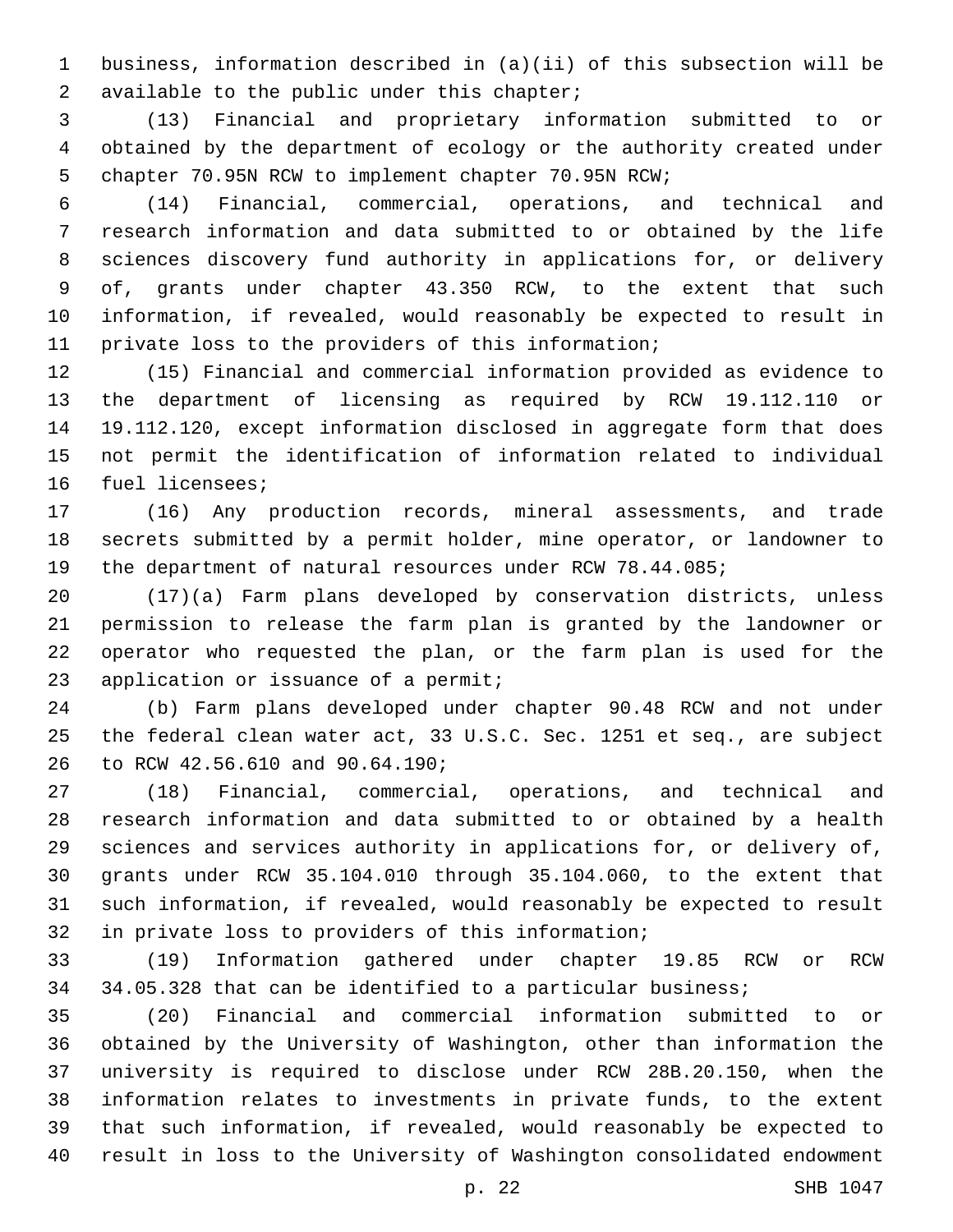fund or to result in private loss to the providers of this 2 information;

 (21) Market share data submitted by a manufacturer under RCW 70.95N.190(4);

 (22) Financial information supplied to the department of financial institutions or to a portal under RCW 21.20.883, when filed by or on behalf of an issuer of securities for the purpose of obtaining the exemption from state securities registration for small securities offerings provided under RCW 21.20.880 or when filed by or on behalf of an investor for the purpose of purchasing such 11 securities;

 (23) Unaggregated or individual notices of a transfer of crude oil that is financial, proprietary, or commercial information, submitted to the department of ecology pursuant to RCW 90.56.565(1)(a), and that is in the possession of the department of ecology or any entity with which the department of ecology has shared 17 the notice pursuant to RCW 90.56.565;

 (24) Financial institution and retirement account information, and building security plan information, supplied to the liquor and cannabis board pursuant to RCW 69.50.325, 69.50.331, 69.50.342, and 69.50.345, when filed by or on behalf of a licensee or prospective licensee for the purpose of obtaining, maintaining, or renewing a license to produce, process, transport, or sell marijuana as allowed 24 under chapter 69.50 RCW; ((and))

 (25) Marijuana transport information, vehicle and driver identification data, and account numbers or unique access identifiers issued to private entities for traceability system access, submitted by an individual or business to the liquor and cannabis board under the requirements of RCW 69.50.325, 69.50.331, 69.50.342, and 69.50.345 for the purpose of marijuana product traceability. Disclosure to local, state, and federal officials is not considered 32 public disclosure for purposes of this section; ((and))

 (26) Financial and commercial information submitted to or obtained by the retirement board of any city that is responsible for the management of an employees' retirement system pursuant to the authority of chapter 35.39 RCW, when the information relates to investments in private funds, to the extent that such information, if revealed, would reasonably be expected to result in loss to the retirement fund or to result in private loss to the providers of this information except that (a) the names and commitment amounts of the

p. 23 SHB 1047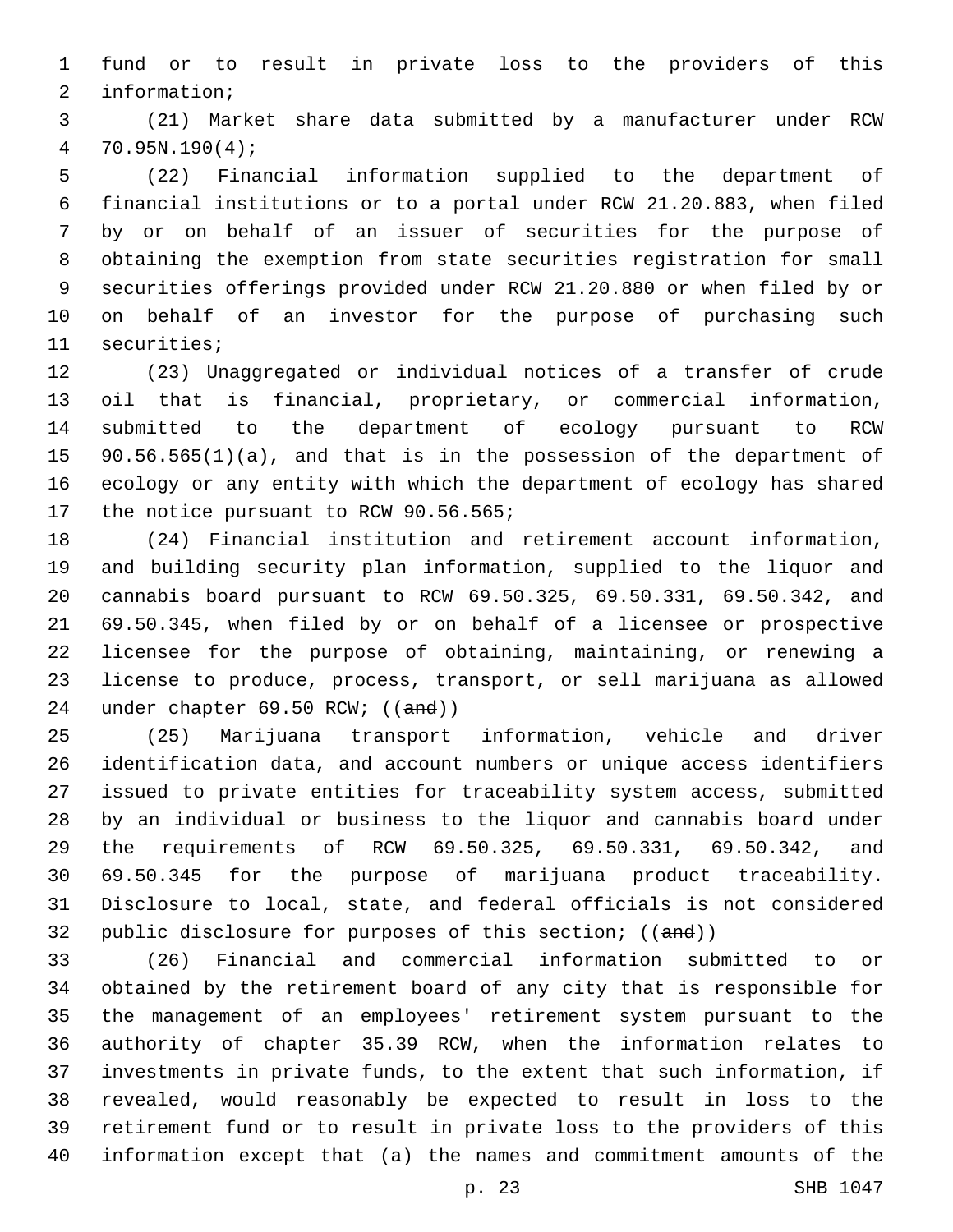private funds in which retirement funds are invested and (b) the aggregate quarterly performance results for a retirement fund's portfolio of investments in such funds are subject to disclosure; ((and))

 (27) Proprietary financial, commercial, operations, and technical and research information and data submitted to or obtained by the liquor and cannabis board in applications for marijuana research licenses under RCW 69.50.372, or in reports submitted by marijuana research licensees in accordance with rules adopted by the liquor and 10 cannabis board under RCW 69.50.372; and

 (28) Proprietary information filed with the department of health 12 under chapter 69. --- RCW (the new chapter created in section 25 of 13 this act).

 **Sec. 22.** RCW 69.41.030 and 2016 c 148 s 11 are each amended to 15 read as follows:

 (1) It shall be unlawful for any person to sell, deliver, or possess any legend drug except upon the order or prescription of a physician under chapter 18.71 RCW, an osteopathic physician and surgeon under chapter 18.57 RCW, an optometrist licensed under chapter 18.53 RCW who is certified by the optometry board under RCW 18.53.010, a dentist under chapter 18.32 RCW, a podiatric physician and surgeon under chapter 18.22 RCW, a veterinarian under chapter 18.92 RCW, a commissioned medical or dental officer in the United States armed forces or public health service in the discharge of his or her official duties, a duly licensed physician or dentist employed by the veterans administration in the discharge of his or her official duties, a registered nurse or advanced registered nurse practitioner under chapter 18.79 RCW when authorized by the nursing care quality assurance commission, a pharmacist licensed under chapter 18.64 RCW to the extent permitted by drug therapy guidelines or protocols established under RCW 18.64.011 and authorized by the commission and approved by a practitioner authorized to prescribe drugs, an osteopathic physician assistant under chapter 18.57A RCW when authorized by the board of osteopathic medicine and surgery, a physician assistant under chapter 18.71A RCW when authorized by the medical quality assurance commission, or any of the following professionals in any province of Canada that shares a common border with the state of Washington or in any state of the United States: A physician licensed to practice medicine and surgery or a physician

p. 24 SHB 1047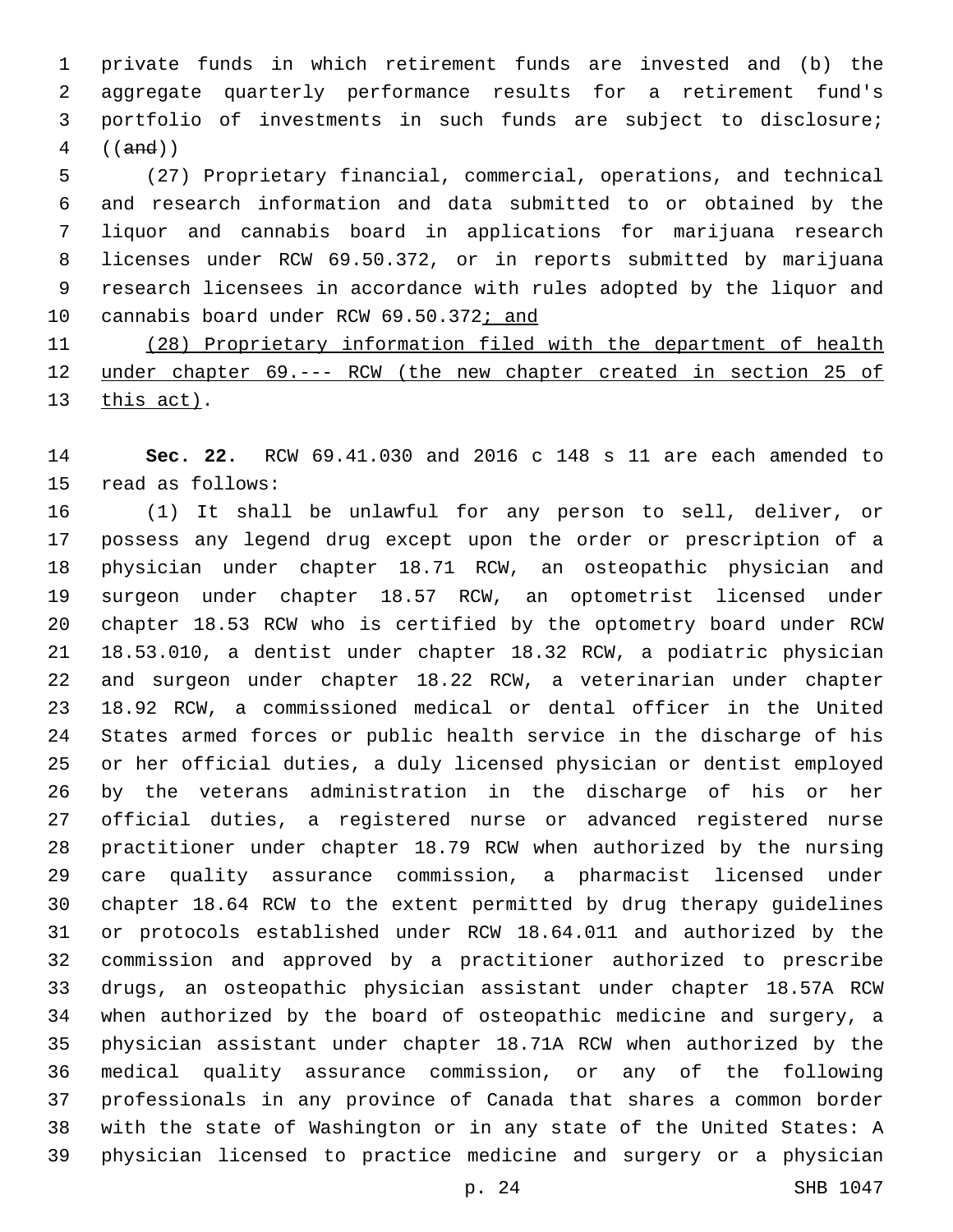licensed to practice osteopathic medicine and surgery, a dentist licensed to practice dentistry, a podiatric physician and surgeon licensed to practice podiatric medicine and surgery, a licensed advanced registered nurse practitioner, a licensed physician assistant, a licensed osteopathic physician assistant, or a veterinarian licensed to practice veterinary medicine: PROVIDED, HOWEVER, That the above provisions shall not apply to sale, delivery, or possession by drug wholesalers or drug manufacturers, or their agents or employees, or to any practitioner acting within the scope of his or her license, or to a common or contract carrier or warehouse operator, or any employee thereof, whose possession of any legend drug is in the usual course of business or employment: PROVIDED FURTHER, That nothing in this chapter or chapter 18.64 RCW shall prevent a family planning clinic that is under contract with the health care authority from selling, delivering, possessing, and dispensing commercially prepackaged oral contraceptives prescribed by authorized, licensed health care practitioners: PROVIDED FURTHER, That nothing in this chapter prohibits possession or delivery of legend drugs by an authorized collector or other person participating in the operation of a drug take-back program authorized in chapter 69.--- RCW (the new chapter created in section 25 of this act).

 (2)(a) A violation of this section involving the sale, delivery, or possession with intent to sell or deliver is a class B felony 24 punishable according to chapter 9A.20 RCW.

 (b) A violation of this section involving possession is a 26 misdemeanor.

 NEW SECTION. **Sec. 23.** A new section is added to chapter 69.50 28 RCW to read as follows:

 It is not a violation of this chapter to possess or deliver a controlled substance in compliance with chapter 69.--- RCW (the new 31 chapter created in section 25 of this act).

 NEW SECTION. **Sec. 24.** A new section is added to chapter 70.95 33 RCW to read as follows:

 An authorized collector regulated under chapter 69.--- RCW (the new chapter created in section 25 of this act) is not required to obtain a permit under RCW 70.95.170 unless the authorized collector is required to obtain a permit under RCW 70.95.170 as a consequence of activities that are not directly associated with the collection